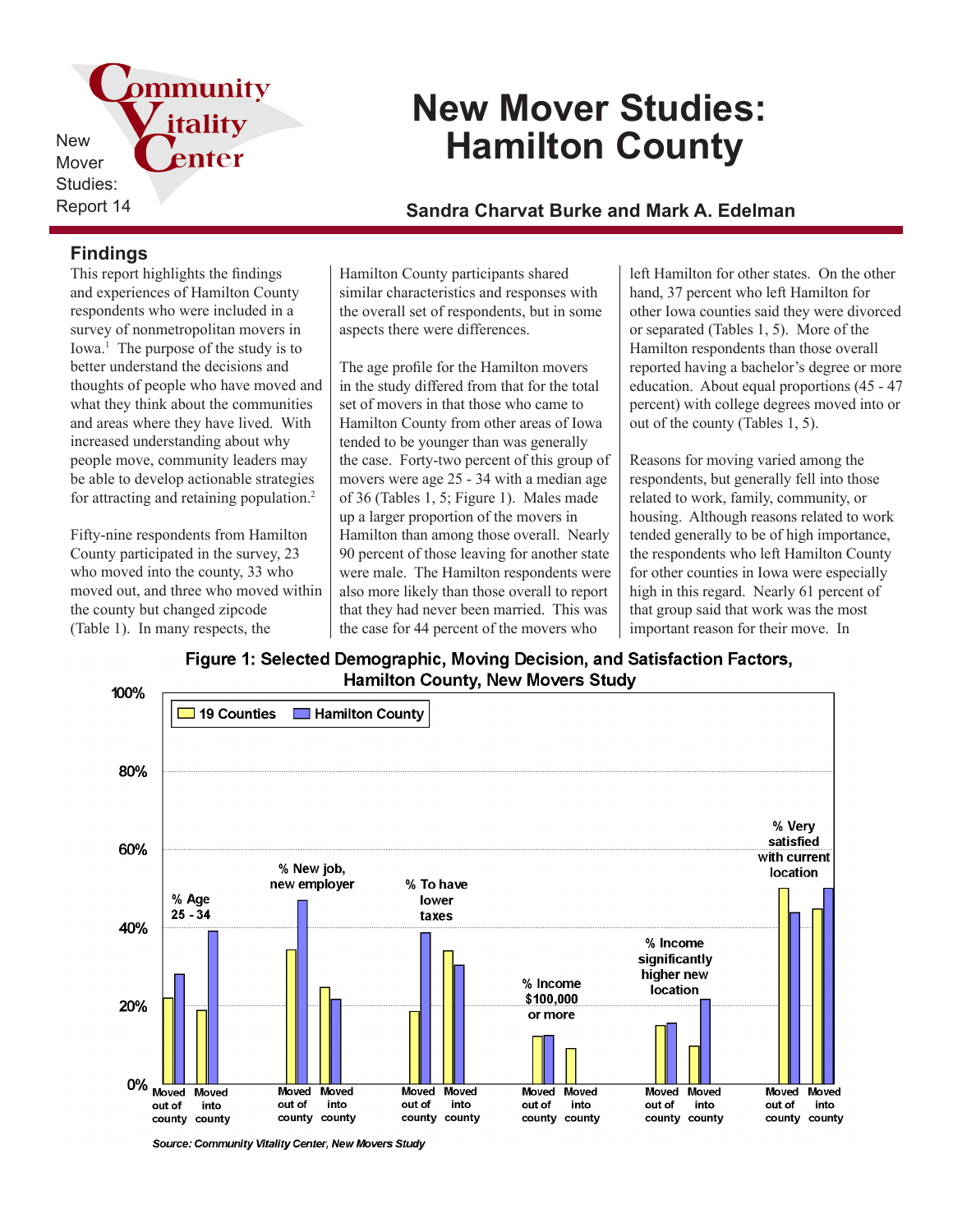| 4<br>$\%$<br>25.0<br>$\%$<br>$\%$<br>0.0<br>0.0<br>$\%$<br>50.0<br>0.0<br>Ó<br>$\%$<br>0.0<br>$\overline{0}$ .<br>68.5<br>50.0<br>75.0<br>25.0<br>75.0<br>25.0<br>0.0<br>25.0<br>25.0<br>44.4<br>22.2<br>33.3<br>Another<br>In From<br><b>State</b><br>٩<br>43.0<br>$\%$<br>$\%$<br>55.6<br>0.0<br>0.0<br>$\%$<br>15<br>$\%$<br>0.0<br>0.0<br>25.0<br>12.5<br>$\%$<br>88.9<br>44.4<br>0.0<br>$\overline{0.0}$<br>$0.0\,$<br>22.2<br>53.3<br>46.7<br>$\overline{0.0}$<br>$\Xi$<br>Another<br>Out To<br>State<br>$\%$<br>25.9<br>36.0<br>℅<br>$\%$<br>52.6<br>$\%$<br>$10.5$<br>52.6<br>27<br>25.9<br>29.6<br>0.0<br>$\overline{19}$<br>$\%$<br>57.9<br>$\overline{0}$ .<br>10.5<br>18.5<br>10.5<br>5.3<br>26.3<br>Different<br>21.1<br>42.1<br>21.1<br>42.1<br>In From<br>County<br>Iowa<br>43.0<br>$\overline{24}$<br>$\%$<br>$\%$<br>$\%$<br>$\%$<br>17.9<br>29.2<br>$\%$<br>50.0<br>37.5<br>4.2<br>25.0<br>28<br>$\overline{0}$ .<br>16.7<br>58.3<br>41.7<br>8.3<br>16.7<br>8.3<br>33.3<br>60.7<br>14.3<br>16.7<br>$\overline{z}$<br>Different<br>Out To<br>County<br>Iowa<br>$\frac{5}{6}$<br>$\frac{5}{6}$<br>$\%$<br>$\frac{5}{6}$<br>∗<br>$\frac{5}{6}$<br>$\ast$<br>$\ast$<br>∗<br>∗<br>$\ast$<br>∗<br>$\ast$<br>∗<br>$\ast$<br>$\ast$<br>$\ast$<br>$\ast$<br>∗<br>∗<br>$\ast$<br>$\ast$<br>$\ast$<br>$\ast$<br>3<br>∗<br>Different<br>County,<br>Zipcode<br>Within<br>36<br>40.0<br>$\frac{5}{6}$<br>$\%$<br>17.4<br>$\%$<br>$\%$<br>23<br>17.4<br>℅<br>47.8<br>17.4<br>56.5<br>0.0<br>17.4<br>27.8<br>33.3<br>19.4<br>52.2<br>8.7<br>8.7<br>47.8<br>19.4<br>$\overline{0.0}$<br>39.1<br>26.1<br>County<br>Moved<br>Into<br>$\%$<br>43.0<br>$\%$<br>3.0<br>$\%$<br>15.6<br>$\%$<br>27.2<br>℅<br>27.9<br>33<br>33.3<br>18.2<br>51.5<br>24.2<br>45.4<br>43<br>9.3<br>4.7<br>0.0<br>28.1<br>66.7<br>$\overline{61}$<br>12.1<br>58.1<br>$\overline{2.1}$<br>Out Of<br>County<br>Moved<br>22.9<br>12.0<br>44.6<br>0.0<br>59<br>43.0<br>$\%$<br>$\%$<br>54.2<br>22.0<br>6.8<br>$\%$<br>6.8<br>$\%$<br>20.5<br>31.0<br>17.2<br>$\%$<br>16.9<br>11.9<br>16.9<br>16.9<br>59.3<br>40.7<br>47.4<br>Total<br>83<br>% Some college or vocational training<br>Work, income, education, retirement<br>% High school graduate or equivalent<br>Highest level of education completed<br>% Less than high school graduate<br>Community, services, amenities<br>Most important reason for moving<br>% Bachelor degree or more<br>% Divorced or separated<br>Family, friends, health<br>Number of respondents<br>Selected age categories<br>% Associate degree<br>Number of reasons <sup>1</sup><br>Median age in years<br>% Age 70 or older<br>% Never married<br>% Age $25 - 34$<br>Type of reason<br>Marital status<br>% Widowed<br>% Married<br>$\%$ Female<br>Housing<br>% Male<br>Other<br>Gender | *Information suppressed, fewer than 4 respondents. <sup>1</sup> Number of reasons exceeds number of respondents because some respondents gave more than one reason. | Type and Direction of Move |  |
|---------------------------------------------------------------------------------------------------------------------------------------------------------------------------------------------------------------------------------------------------------------------------------------------------------------------------------------------------------------------------------------------------------------------------------------------------------------------------------------------------------------------------------------------------------------------------------------------------------------------------------------------------------------------------------------------------------------------------------------------------------------------------------------------------------------------------------------------------------------------------------------------------------------------------------------------------------------------------------------------------------------------------------------------------------------------------------------------------------------------------------------------------------------------------------------------------------------------------------------------------------------------------------------------------------------------------------------------------------------------------------------------------------------------------------------------------------------------------------------------------------------------------------------------------------------------------------------------------------------------------------------------------------------------------------------------------------------------------------------------------------------------------------------------------------------------------------------------------------------------------------------------------------------------------------------------------------------------------------------------------------------------------------------------------------------------------------------------------------------------------------------------------------------------------------------------------------------------------------------------------------------------------------------------------------------------------------------------------------------------------------------------------------------------------------------------------------------------------------------------------------------------------------------------------------------------------------------------------------------------------------------------------------------------------------------------------------------------------------------------------------------------------------------------|---------------------------------------------------------------------------------------------------------------------------------------------------------------------|----------------------------|--|
|                                                                                                                                                                                                                                                                                                                                                                                                                                                                                                                                                                                                                                                                                                                                                                                                                                                                                                                                                                                                                                                                                                                                                                                                                                                                                                                                                                                                                                                                                                                                                                                                                                                                                                                                                                                                                                                                                                                                                                                                                                                                                                                                                                                                                                                                                                                                                                                                                                                                                                                                                                                                                                                                                                                                                                                             |                                                                                                                                                                     |                            |  |
|                                                                                                                                                                                                                                                                                                                                                                                                                                                                                                                                                                                                                                                                                                                                                                                                                                                                                                                                                                                                                                                                                                                                                                                                                                                                                                                                                                                                                                                                                                                                                                                                                                                                                                                                                                                                                                                                                                                                                                                                                                                                                                                                                                                                                                                                                                                                                                                                                                                                                                                                                                                                                                                                                                                                                                                             |                                                                                                                                                                     |                            |  |
|                                                                                                                                                                                                                                                                                                                                                                                                                                                                                                                                                                                                                                                                                                                                                                                                                                                                                                                                                                                                                                                                                                                                                                                                                                                                                                                                                                                                                                                                                                                                                                                                                                                                                                                                                                                                                                                                                                                                                                                                                                                                                                                                                                                                                                                                                                                                                                                                                                                                                                                                                                                                                                                                                                                                                                                             |                                                                                                                                                                     |                            |  |
|                                                                                                                                                                                                                                                                                                                                                                                                                                                                                                                                                                                                                                                                                                                                                                                                                                                                                                                                                                                                                                                                                                                                                                                                                                                                                                                                                                                                                                                                                                                                                                                                                                                                                                                                                                                                                                                                                                                                                                                                                                                                                                                                                                                                                                                                                                                                                                                                                                                                                                                                                                                                                                                                                                                                                                                             |                                                                                                                                                                     |                            |  |
|                                                                                                                                                                                                                                                                                                                                                                                                                                                                                                                                                                                                                                                                                                                                                                                                                                                                                                                                                                                                                                                                                                                                                                                                                                                                                                                                                                                                                                                                                                                                                                                                                                                                                                                                                                                                                                                                                                                                                                                                                                                                                                                                                                                                                                                                                                                                                                                                                                                                                                                                                                                                                                                                                                                                                                                             |                                                                                                                                                                     |                            |  |
|                                                                                                                                                                                                                                                                                                                                                                                                                                                                                                                                                                                                                                                                                                                                                                                                                                                                                                                                                                                                                                                                                                                                                                                                                                                                                                                                                                                                                                                                                                                                                                                                                                                                                                                                                                                                                                                                                                                                                                                                                                                                                                                                                                                                                                                                                                                                                                                                                                                                                                                                                                                                                                                                                                                                                                                             |                                                                                                                                                                     |                            |  |
|                                                                                                                                                                                                                                                                                                                                                                                                                                                                                                                                                                                                                                                                                                                                                                                                                                                                                                                                                                                                                                                                                                                                                                                                                                                                                                                                                                                                                                                                                                                                                                                                                                                                                                                                                                                                                                                                                                                                                                                                                                                                                                                                                                                                                                                                                                                                                                                                                                                                                                                                                                                                                                                                                                                                                                                             |                                                                                                                                                                     |                            |  |
|                                                                                                                                                                                                                                                                                                                                                                                                                                                                                                                                                                                                                                                                                                                                                                                                                                                                                                                                                                                                                                                                                                                                                                                                                                                                                                                                                                                                                                                                                                                                                                                                                                                                                                                                                                                                                                                                                                                                                                                                                                                                                                                                                                                                                                                                                                                                                                                                                                                                                                                                                                                                                                                                                                                                                                                             |                                                                                                                                                                     |                            |  |
|                                                                                                                                                                                                                                                                                                                                                                                                                                                                                                                                                                                                                                                                                                                                                                                                                                                                                                                                                                                                                                                                                                                                                                                                                                                                                                                                                                                                                                                                                                                                                                                                                                                                                                                                                                                                                                                                                                                                                                                                                                                                                                                                                                                                                                                                                                                                                                                                                                                                                                                                                                                                                                                                                                                                                                                             |                                                                                                                                                                     |                            |  |
|                                                                                                                                                                                                                                                                                                                                                                                                                                                                                                                                                                                                                                                                                                                                                                                                                                                                                                                                                                                                                                                                                                                                                                                                                                                                                                                                                                                                                                                                                                                                                                                                                                                                                                                                                                                                                                                                                                                                                                                                                                                                                                                                                                                                                                                                                                                                                                                                                                                                                                                                                                                                                                                                                                                                                                                             |                                                                                                                                                                     |                            |  |
|                                                                                                                                                                                                                                                                                                                                                                                                                                                                                                                                                                                                                                                                                                                                                                                                                                                                                                                                                                                                                                                                                                                                                                                                                                                                                                                                                                                                                                                                                                                                                                                                                                                                                                                                                                                                                                                                                                                                                                                                                                                                                                                                                                                                                                                                                                                                                                                                                                                                                                                                                                                                                                                                                                                                                                                             |                                                                                                                                                                     |                            |  |
|                                                                                                                                                                                                                                                                                                                                                                                                                                                                                                                                                                                                                                                                                                                                                                                                                                                                                                                                                                                                                                                                                                                                                                                                                                                                                                                                                                                                                                                                                                                                                                                                                                                                                                                                                                                                                                                                                                                                                                                                                                                                                                                                                                                                                                                                                                                                                                                                                                                                                                                                                                                                                                                                                                                                                                                             |                                                                                                                                                                     |                            |  |
|                                                                                                                                                                                                                                                                                                                                                                                                                                                                                                                                                                                                                                                                                                                                                                                                                                                                                                                                                                                                                                                                                                                                                                                                                                                                                                                                                                                                                                                                                                                                                                                                                                                                                                                                                                                                                                                                                                                                                                                                                                                                                                                                                                                                                                                                                                                                                                                                                                                                                                                                                                                                                                                                                                                                                                                             |                                                                                                                                                                     |                            |  |
|                                                                                                                                                                                                                                                                                                                                                                                                                                                                                                                                                                                                                                                                                                                                                                                                                                                                                                                                                                                                                                                                                                                                                                                                                                                                                                                                                                                                                                                                                                                                                                                                                                                                                                                                                                                                                                                                                                                                                                                                                                                                                                                                                                                                                                                                                                                                                                                                                                                                                                                                                                                                                                                                                                                                                                                             |                                                                                                                                                                     |                            |  |
|                                                                                                                                                                                                                                                                                                                                                                                                                                                                                                                                                                                                                                                                                                                                                                                                                                                                                                                                                                                                                                                                                                                                                                                                                                                                                                                                                                                                                                                                                                                                                                                                                                                                                                                                                                                                                                                                                                                                                                                                                                                                                                                                                                                                                                                                                                                                                                                                                                                                                                                                                                                                                                                                                                                                                                                             |                                                                                                                                                                     |                            |  |
|                                                                                                                                                                                                                                                                                                                                                                                                                                                                                                                                                                                                                                                                                                                                                                                                                                                                                                                                                                                                                                                                                                                                                                                                                                                                                                                                                                                                                                                                                                                                                                                                                                                                                                                                                                                                                                                                                                                                                                                                                                                                                                                                                                                                                                                                                                                                                                                                                                                                                                                                                                                                                                                                                                                                                                                             |                                                                                                                                                                     |                            |  |
|                                                                                                                                                                                                                                                                                                                                                                                                                                                                                                                                                                                                                                                                                                                                                                                                                                                                                                                                                                                                                                                                                                                                                                                                                                                                                                                                                                                                                                                                                                                                                                                                                                                                                                                                                                                                                                                                                                                                                                                                                                                                                                                                                                                                                                                                                                                                                                                                                                                                                                                                                                                                                                                                                                                                                                                             |                                                                                                                                                                     |                            |  |
|                                                                                                                                                                                                                                                                                                                                                                                                                                                                                                                                                                                                                                                                                                                                                                                                                                                                                                                                                                                                                                                                                                                                                                                                                                                                                                                                                                                                                                                                                                                                                                                                                                                                                                                                                                                                                                                                                                                                                                                                                                                                                                                                                                                                                                                                                                                                                                                                                                                                                                                                                                                                                                                                                                                                                                                             |                                                                                                                                                                     |                            |  |
|                                                                                                                                                                                                                                                                                                                                                                                                                                                                                                                                                                                                                                                                                                                                                                                                                                                                                                                                                                                                                                                                                                                                                                                                                                                                                                                                                                                                                                                                                                                                                                                                                                                                                                                                                                                                                                                                                                                                                                                                                                                                                                                                                                                                                                                                                                                                                                                                                                                                                                                                                                                                                                                                                                                                                                                             |                                                                                                                                                                     |                            |  |
|                                                                                                                                                                                                                                                                                                                                                                                                                                                                                                                                                                                                                                                                                                                                                                                                                                                                                                                                                                                                                                                                                                                                                                                                                                                                                                                                                                                                                                                                                                                                                                                                                                                                                                                                                                                                                                                                                                                                                                                                                                                                                                                                                                                                                                                                                                                                                                                                                                                                                                                                                                                                                                                                                                                                                                                             |                                                                                                                                                                     |                            |  |
|                                                                                                                                                                                                                                                                                                                                                                                                                                                                                                                                                                                                                                                                                                                                                                                                                                                                                                                                                                                                                                                                                                                                                                                                                                                                                                                                                                                                                                                                                                                                                                                                                                                                                                                                                                                                                                                                                                                                                                                                                                                                                                                                                                                                                                                                                                                                                                                                                                                                                                                                                                                                                                                                                                                                                                                             |                                                                                                                                                                     |                            |  |
|                                                                                                                                                                                                                                                                                                                                                                                                                                                                                                                                                                                                                                                                                                                                                                                                                                                                                                                                                                                                                                                                                                                                                                                                                                                                                                                                                                                                                                                                                                                                                                                                                                                                                                                                                                                                                                                                                                                                                                                                                                                                                                                                                                                                                                                                                                                                                                                                                                                                                                                                                                                                                                                                                                                                                                                             |                                                                                                                                                                     |                            |  |
|                                                                                                                                                                                                                                                                                                                                                                                                                                                                                                                                                                                                                                                                                                                                                                                                                                                                                                                                                                                                                                                                                                                                                                                                                                                                                                                                                                                                                                                                                                                                                                                                                                                                                                                                                                                                                                                                                                                                                                                                                                                                                                                                                                                                                                                                                                                                                                                                                                                                                                                                                                                                                                                                                                                                                                                             |                                                                                                                                                                     |                            |  |
|                                                                                                                                                                                                                                                                                                                                                                                                                                                                                                                                                                                                                                                                                                                                                                                                                                                                                                                                                                                                                                                                                                                                                                                                                                                                                                                                                                                                                                                                                                                                                                                                                                                                                                                                                                                                                                                                                                                                                                                                                                                                                                                                                                                                                                                                                                                                                                                                                                                                                                                                                                                                                                                                                                                                                                                             |                                                                                                                                                                     |                            |  |
|                                                                                                                                                                                                                                                                                                                                                                                                                                                                                                                                                                                                                                                                                                                                                                                                                                                                                                                                                                                                                                                                                                                                                                                                                                                                                                                                                                                                                                                                                                                                                                                                                                                                                                                                                                                                                                                                                                                                                                                                                                                                                                                                                                                                                                                                                                                                                                                                                                                                                                                                                                                                                                                                                                                                                                                             |                                                                                                                                                                     |                            |  |
|                                                                                                                                                                                                                                                                                                                                                                                                                                                                                                                                                                                                                                                                                                                                                                                                                                                                                                                                                                                                                                                                                                                                                                                                                                                                                                                                                                                                                                                                                                                                                                                                                                                                                                                                                                                                                                                                                                                                                                                                                                                                                                                                                                                                                                                                                                                                                                                                                                                                                                                                                                                                                                                                                                                                                                                             |                                                                                                                                                                     |                            |  |
|                                                                                                                                                                                                                                                                                                                                                                                                                                                                                                                                                                                                                                                                                                                                                                                                                                                                                                                                                                                                                                                                                                                                                                                                                                                                                                                                                                                                                                                                                                                                                                                                                                                                                                                                                                                                                                                                                                                                                                                                                                                                                                                                                                                                                                                                                                                                                                                                                                                                                                                                                                                                                                                                                                                                                                                             |                                                                                                                                                                     |                            |  |
|                                                                                                                                                                                                                                                                                                                                                                                                                                                                                                                                                                                                                                                                                                                                                                                                                                                                                                                                                                                                                                                                                                                                                                                                                                                                                                                                                                                                                                                                                                                                                                                                                                                                                                                                                                                                                                                                                                                                                                                                                                                                                                                                                                                                                                                                                                                                                                                                                                                                                                                                                                                                                                                                                                                                                                                             |                                                                                                                                                                     |                            |  |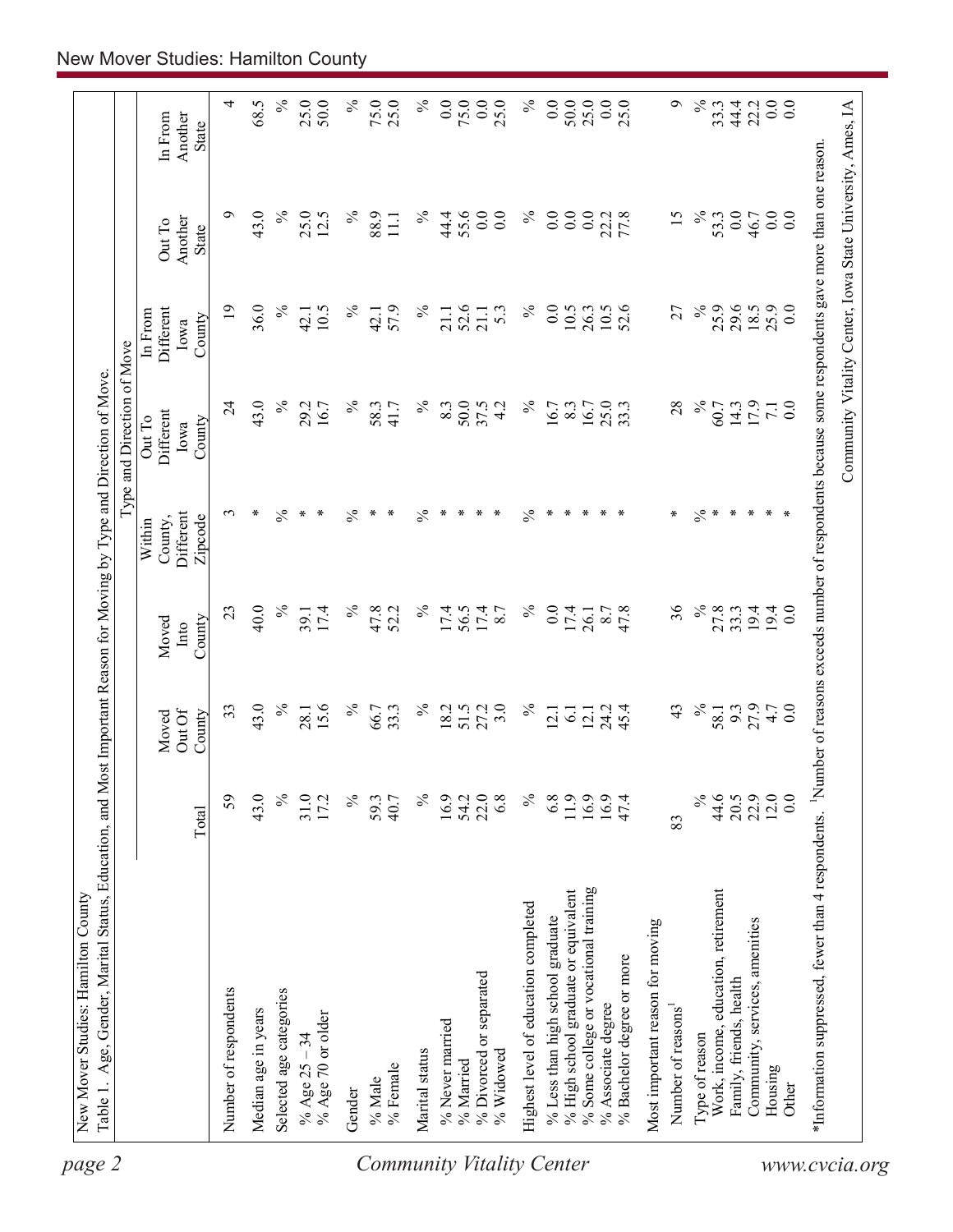| 0.0<br>0.0<br>0.0<br>50.0<br>50.0<br>0.0<br>0.0<br>25.0<br>50.0<br>25.0<br>50.0<br>25.0<br>25.0<br>75.0<br>0.0<br>50.0<br>50.0<br>50.0<br>25.0<br>25.0<br>25.0<br>0.0<br>4<br>0.0<br>0.0<br>25.0<br>75.0<br>0.0<br>25.0<br>0.0<br>25.0<br>$%$ Yes<br>Another<br>In From<br>State<br>$\%$ Yes<br>0.0<br>55.6<br>25.0<br>0.0<br>0.0<br>0.0<br>25.0<br>0.0<br>0.0<br>0.0<br>50.0<br>50.0<br>42.9<br>25.0<br>12.5<br>0.0<br>0.0<br>$\overline{0}$ .<br>$\overline{0}$ .<br>12.5<br>12.5<br>$\overline{0.0}$<br>12.5<br>37.5<br>12.5<br>12.5<br>12.5<br>33.3<br>37.5<br>$\Xi$<br>Another<br>Out To<br><b>State</b><br>$\overline{0}$<br>$%$ Yes<br>0.0<br>31.6<br>31.6<br>0.0<br>$\overline{0}$ .<br>Different<br>31.6<br>15.8<br>15.8<br>5.3<br>36.8<br>10.5<br>10.5<br>26.3<br>5.3<br>10.5<br>15.8<br>5.3<br>5.3<br>36.8<br>$5.\overline{3}$<br>10.5<br>26.3<br>10.5<br>26.3<br>26.3<br>21.1<br>21.1<br>42.1<br>21.1<br>21.1<br>In From<br>County<br>Iowa<br>50.0<br>20.8<br>0.0<br>$%$ Yes<br>25.0<br>20.8<br>25.0<br>29.2<br>20.8<br>45.8<br>43.5<br>$8.\overline{3}$<br>$\overline{24}$<br>12.5<br>12.5<br>8.3<br>43.5<br>20.8<br>12.5<br>30.4<br>20.8<br>$\overline{0}$ .<br>29.2<br>37.5<br>33.3<br>30.4<br>$\frac{4}{3}$<br>16.7<br>$8.\overline{3}$<br>$8.\overline{3}$<br>41.7<br>$\frac{8}{3}$<br>Different<br>Out To<br>County<br>Iowa<br>$%$ Yes<br>3<br>Different<br>County,<br>Zipcode<br>Within<br>0.0<br>17.4<br>43.5<br>34.8<br>13.0<br>30.4<br>13.0<br>13.0<br>13.0<br>23<br>$%$ Yes<br>17.4<br>30.4<br>17.4<br>$4.\overline{3}$<br>30.4<br>34.8<br>30.4<br>30.4<br>17.4<br>$\overline{0.0}$<br>$\frac{4}{3}$<br>7.8<br>21.7<br>8.7<br>21.7<br>8.7<br>21.7<br>39.1<br>$\frac{4}{3}$<br>26.1<br>Moved<br>County<br>Into<br>25.0<br>25.0<br>18.8<br>29.0<br>34.4<br>18.8<br>0.0<br>21.9<br>40.6<br>37.5<br>15.6<br>25.8<br>$%$ Yes<br>46.9<br>12.5<br>24.2<br>9.4<br>6.3<br>63<br>15.6<br>31.3<br>48.4<br>37.5<br>38.7<br>9.4<br>33<br>$\overline{3.1}$<br>$\overline{9}$ .<br>$\overline{5}$<br>Out Of<br>$\overline{5}$<br>County<br>Moved<br>8.6<br>27.6<br>25.9<br>8.6<br>15.5<br>22.8<br>59<br>36.2<br>15.5<br>15.5<br>25.4<br>17.2<br>33.3<br>32.8<br>6.9<br>29.3<br>40.4<br>33.3<br>16.9<br>6.8<br>12.1<br>12.1<br>6.9<br>20.7<br>36.2<br>$%$ Yes <sup>1</sup><br>5.1<br>24.1<br>Total<br>Live in desirable natural environment<br>Live someplace new, have fresh start<br>To be nearer siblings, other relatives<br>Job transfer by employer to location<br>To be nearer friends, acquaintances<br>Moved, commuted, same employer<br>Moved to look for new job or work<br>Retired from previous employment<br>Place easier find spouse or partner<br>Opportunities children to achieve<br>Find less congested place to live<br>Find arts, entertainment, cultural<br>Find better quality local schools<br>Have better internet, tv, phone<br>To live with spouse or partner<br>New job with new employer<br>Factors in Moving Decision<br>Find more exciting lifestyle<br>Have more ethnic diversity<br>aid off from previous job<br>Have less ethnic diversity<br>More outdoor recreation<br>Find simpler pace of life<br>Change in marital status<br>l'ake care aging parents<br>Number of respondents<br>Find safer place to live<br>Lower cost of housing<br>To be nearer children<br>To be nearer parents<br>Have lower taxes<br>Decline in health | Table 2. Factors in Moving Decision by Type and Direction of Move |  |  | Type and Direction of Move |  |  |
|-----------------------------------------------------------------------------------------------------------------------------------------------------------------------------------------------------------------------------------------------------------------------------------------------------------------------------------------------------------------------------------------------------------------------------------------------------------------------------------------------------------------------------------------------------------------------------------------------------------------------------------------------------------------------------------------------------------------------------------------------------------------------------------------------------------------------------------------------------------------------------------------------------------------------------------------------------------------------------------------------------------------------------------------------------------------------------------------------------------------------------------------------------------------------------------------------------------------------------------------------------------------------------------------------------------------------------------------------------------------------------------------------------------------------------------------------------------------------------------------------------------------------------------------------------------------------------------------------------------------------------------------------------------------------------------------------------------------------------------------------------------------------------------------------------------------------------------------------------------------------------------------------------------------------------------------------------------------------------------------------------------------------------------------------------------------------------------------------------------------------------------------------------------------------------------------------------------------------------------------------------------------------------------------------------------------------------------------------------------------------------------------------------------------------------------------------------------------------------------------------------------------------------------------------------------------------------------------------------------------------------------------------------------------------------------------------------------------------------------------------------------------------------------------------------------------------------------------------------------------------------------------------------------------------------------------------------------------------------------------------------------------------------------------------------------------------------------------------------------------------------------------------------------------------------------------------------------------------------------------------------------------------------------------------------------------------------------------------------------------------------|-------------------------------------------------------------------|--|--|----------------------------|--|--|
|                                                                                                                                                                                                                                                                                                                                                                                                                                                                                                                                                                                                                                                                                                                                                                                                                                                                                                                                                                                                                                                                                                                                                                                                                                                                                                                                                                                                                                                                                                                                                                                                                                                                                                                                                                                                                                                                                                                                                                                                                                                                                                                                                                                                                                                                                                                                                                                                                                                                                                                                                                                                                                                                                                                                                                                                                                                                                                                                                                                                                                                                                                                                                                                                                                                                                                                                                                             |                                                                   |  |  |                            |  |  |
|                                                                                                                                                                                                                                                                                                                                                                                                                                                                                                                                                                                                                                                                                                                                                                                                                                                                                                                                                                                                                                                                                                                                                                                                                                                                                                                                                                                                                                                                                                                                                                                                                                                                                                                                                                                                                                                                                                                                                                                                                                                                                                                                                                                                                                                                                                                                                                                                                                                                                                                                                                                                                                                                                                                                                                                                                                                                                                                                                                                                                                                                                                                                                                                                                                                                                                                                                                             |                                                                   |  |  |                            |  |  |
|                                                                                                                                                                                                                                                                                                                                                                                                                                                                                                                                                                                                                                                                                                                                                                                                                                                                                                                                                                                                                                                                                                                                                                                                                                                                                                                                                                                                                                                                                                                                                                                                                                                                                                                                                                                                                                                                                                                                                                                                                                                                                                                                                                                                                                                                                                                                                                                                                                                                                                                                                                                                                                                                                                                                                                                                                                                                                                                                                                                                                                                                                                                                                                                                                                                                                                                                                                             |                                                                   |  |  |                            |  |  |
|                                                                                                                                                                                                                                                                                                                                                                                                                                                                                                                                                                                                                                                                                                                                                                                                                                                                                                                                                                                                                                                                                                                                                                                                                                                                                                                                                                                                                                                                                                                                                                                                                                                                                                                                                                                                                                                                                                                                                                                                                                                                                                                                                                                                                                                                                                                                                                                                                                                                                                                                                                                                                                                                                                                                                                                                                                                                                                                                                                                                                                                                                                                                                                                                                                                                                                                                                                             |                                                                   |  |  |                            |  |  |
|                                                                                                                                                                                                                                                                                                                                                                                                                                                                                                                                                                                                                                                                                                                                                                                                                                                                                                                                                                                                                                                                                                                                                                                                                                                                                                                                                                                                                                                                                                                                                                                                                                                                                                                                                                                                                                                                                                                                                                                                                                                                                                                                                                                                                                                                                                                                                                                                                                                                                                                                                                                                                                                                                                                                                                                                                                                                                                                                                                                                                                                                                                                                                                                                                                                                                                                                                                             |                                                                   |  |  |                            |  |  |
|                                                                                                                                                                                                                                                                                                                                                                                                                                                                                                                                                                                                                                                                                                                                                                                                                                                                                                                                                                                                                                                                                                                                                                                                                                                                                                                                                                                                                                                                                                                                                                                                                                                                                                                                                                                                                                                                                                                                                                                                                                                                                                                                                                                                                                                                                                                                                                                                                                                                                                                                                                                                                                                                                                                                                                                                                                                                                                                                                                                                                                                                                                                                                                                                                                                                                                                                                                             |                                                                   |  |  |                            |  |  |
|                                                                                                                                                                                                                                                                                                                                                                                                                                                                                                                                                                                                                                                                                                                                                                                                                                                                                                                                                                                                                                                                                                                                                                                                                                                                                                                                                                                                                                                                                                                                                                                                                                                                                                                                                                                                                                                                                                                                                                                                                                                                                                                                                                                                                                                                                                                                                                                                                                                                                                                                                                                                                                                                                                                                                                                                                                                                                                                                                                                                                                                                                                                                                                                                                                                                                                                                                                             |                                                                   |  |  |                            |  |  |
|                                                                                                                                                                                                                                                                                                                                                                                                                                                                                                                                                                                                                                                                                                                                                                                                                                                                                                                                                                                                                                                                                                                                                                                                                                                                                                                                                                                                                                                                                                                                                                                                                                                                                                                                                                                                                                                                                                                                                                                                                                                                                                                                                                                                                                                                                                                                                                                                                                                                                                                                                                                                                                                                                                                                                                                                                                                                                                                                                                                                                                                                                                                                                                                                                                                                                                                                                                             |                                                                   |  |  |                            |  |  |
|                                                                                                                                                                                                                                                                                                                                                                                                                                                                                                                                                                                                                                                                                                                                                                                                                                                                                                                                                                                                                                                                                                                                                                                                                                                                                                                                                                                                                                                                                                                                                                                                                                                                                                                                                                                                                                                                                                                                                                                                                                                                                                                                                                                                                                                                                                                                                                                                                                                                                                                                                                                                                                                                                                                                                                                                                                                                                                                                                                                                                                                                                                                                                                                                                                                                                                                                                                             |                                                                   |  |  |                            |  |  |
|                                                                                                                                                                                                                                                                                                                                                                                                                                                                                                                                                                                                                                                                                                                                                                                                                                                                                                                                                                                                                                                                                                                                                                                                                                                                                                                                                                                                                                                                                                                                                                                                                                                                                                                                                                                                                                                                                                                                                                                                                                                                                                                                                                                                                                                                                                                                                                                                                                                                                                                                                                                                                                                                                                                                                                                                                                                                                                                                                                                                                                                                                                                                                                                                                                                                                                                                                                             |                                                                   |  |  |                            |  |  |
|                                                                                                                                                                                                                                                                                                                                                                                                                                                                                                                                                                                                                                                                                                                                                                                                                                                                                                                                                                                                                                                                                                                                                                                                                                                                                                                                                                                                                                                                                                                                                                                                                                                                                                                                                                                                                                                                                                                                                                                                                                                                                                                                                                                                                                                                                                                                                                                                                                                                                                                                                                                                                                                                                                                                                                                                                                                                                                                                                                                                                                                                                                                                                                                                                                                                                                                                                                             |                                                                   |  |  |                            |  |  |
|                                                                                                                                                                                                                                                                                                                                                                                                                                                                                                                                                                                                                                                                                                                                                                                                                                                                                                                                                                                                                                                                                                                                                                                                                                                                                                                                                                                                                                                                                                                                                                                                                                                                                                                                                                                                                                                                                                                                                                                                                                                                                                                                                                                                                                                                                                                                                                                                                                                                                                                                                                                                                                                                                                                                                                                                                                                                                                                                                                                                                                                                                                                                                                                                                                                                                                                                                                             |                                                                   |  |  |                            |  |  |
|                                                                                                                                                                                                                                                                                                                                                                                                                                                                                                                                                                                                                                                                                                                                                                                                                                                                                                                                                                                                                                                                                                                                                                                                                                                                                                                                                                                                                                                                                                                                                                                                                                                                                                                                                                                                                                                                                                                                                                                                                                                                                                                                                                                                                                                                                                                                                                                                                                                                                                                                                                                                                                                                                                                                                                                                                                                                                                                                                                                                                                                                                                                                                                                                                                                                                                                                                                             |                                                                   |  |  |                            |  |  |
|                                                                                                                                                                                                                                                                                                                                                                                                                                                                                                                                                                                                                                                                                                                                                                                                                                                                                                                                                                                                                                                                                                                                                                                                                                                                                                                                                                                                                                                                                                                                                                                                                                                                                                                                                                                                                                                                                                                                                                                                                                                                                                                                                                                                                                                                                                                                                                                                                                                                                                                                                                                                                                                                                                                                                                                                                                                                                                                                                                                                                                                                                                                                                                                                                                                                                                                                                                             |                                                                   |  |  |                            |  |  |
|                                                                                                                                                                                                                                                                                                                                                                                                                                                                                                                                                                                                                                                                                                                                                                                                                                                                                                                                                                                                                                                                                                                                                                                                                                                                                                                                                                                                                                                                                                                                                                                                                                                                                                                                                                                                                                                                                                                                                                                                                                                                                                                                                                                                                                                                                                                                                                                                                                                                                                                                                                                                                                                                                                                                                                                                                                                                                                                                                                                                                                                                                                                                                                                                                                                                                                                                                                             |                                                                   |  |  |                            |  |  |
|                                                                                                                                                                                                                                                                                                                                                                                                                                                                                                                                                                                                                                                                                                                                                                                                                                                                                                                                                                                                                                                                                                                                                                                                                                                                                                                                                                                                                                                                                                                                                                                                                                                                                                                                                                                                                                                                                                                                                                                                                                                                                                                                                                                                                                                                                                                                                                                                                                                                                                                                                                                                                                                                                                                                                                                                                                                                                                                                                                                                                                                                                                                                                                                                                                                                                                                                                                             |                                                                   |  |  |                            |  |  |
|                                                                                                                                                                                                                                                                                                                                                                                                                                                                                                                                                                                                                                                                                                                                                                                                                                                                                                                                                                                                                                                                                                                                                                                                                                                                                                                                                                                                                                                                                                                                                                                                                                                                                                                                                                                                                                                                                                                                                                                                                                                                                                                                                                                                                                                                                                                                                                                                                                                                                                                                                                                                                                                                                                                                                                                                                                                                                                                                                                                                                                                                                                                                                                                                                                                                                                                                                                             |                                                                   |  |  |                            |  |  |
|                                                                                                                                                                                                                                                                                                                                                                                                                                                                                                                                                                                                                                                                                                                                                                                                                                                                                                                                                                                                                                                                                                                                                                                                                                                                                                                                                                                                                                                                                                                                                                                                                                                                                                                                                                                                                                                                                                                                                                                                                                                                                                                                                                                                                                                                                                                                                                                                                                                                                                                                                                                                                                                                                                                                                                                                                                                                                                                                                                                                                                                                                                                                                                                                                                                                                                                                                                             |                                                                   |  |  |                            |  |  |
|                                                                                                                                                                                                                                                                                                                                                                                                                                                                                                                                                                                                                                                                                                                                                                                                                                                                                                                                                                                                                                                                                                                                                                                                                                                                                                                                                                                                                                                                                                                                                                                                                                                                                                                                                                                                                                                                                                                                                                                                                                                                                                                                                                                                                                                                                                                                                                                                                                                                                                                                                                                                                                                                                                                                                                                                                                                                                                                                                                                                                                                                                                                                                                                                                                                                                                                                                                             |                                                                   |  |  |                            |  |  |
|                                                                                                                                                                                                                                                                                                                                                                                                                                                                                                                                                                                                                                                                                                                                                                                                                                                                                                                                                                                                                                                                                                                                                                                                                                                                                                                                                                                                                                                                                                                                                                                                                                                                                                                                                                                                                                                                                                                                                                                                                                                                                                                                                                                                                                                                                                                                                                                                                                                                                                                                                                                                                                                                                                                                                                                                                                                                                                                                                                                                                                                                                                                                                                                                                                                                                                                                                                             |                                                                   |  |  |                            |  |  |
|                                                                                                                                                                                                                                                                                                                                                                                                                                                                                                                                                                                                                                                                                                                                                                                                                                                                                                                                                                                                                                                                                                                                                                                                                                                                                                                                                                                                                                                                                                                                                                                                                                                                                                                                                                                                                                                                                                                                                                                                                                                                                                                                                                                                                                                                                                                                                                                                                                                                                                                                                                                                                                                                                                                                                                                                                                                                                                                                                                                                                                                                                                                                                                                                                                                                                                                                                                             |                                                                   |  |  |                            |  |  |
|                                                                                                                                                                                                                                                                                                                                                                                                                                                                                                                                                                                                                                                                                                                                                                                                                                                                                                                                                                                                                                                                                                                                                                                                                                                                                                                                                                                                                                                                                                                                                                                                                                                                                                                                                                                                                                                                                                                                                                                                                                                                                                                                                                                                                                                                                                                                                                                                                                                                                                                                                                                                                                                                                                                                                                                                                                                                                                                                                                                                                                                                                                                                                                                                                                                                                                                                                                             |                                                                   |  |  |                            |  |  |
|                                                                                                                                                                                                                                                                                                                                                                                                                                                                                                                                                                                                                                                                                                                                                                                                                                                                                                                                                                                                                                                                                                                                                                                                                                                                                                                                                                                                                                                                                                                                                                                                                                                                                                                                                                                                                                                                                                                                                                                                                                                                                                                                                                                                                                                                                                                                                                                                                                                                                                                                                                                                                                                                                                                                                                                                                                                                                                                                                                                                                                                                                                                                                                                                                                                                                                                                                                             |                                                                   |  |  |                            |  |  |
|                                                                                                                                                                                                                                                                                                                                                                                                                                                                                                                                                                                                                                                                                                                                                                                                                                                                                                                                                                                                                                                                                                                                                                                                                                                                                                                                                                                                                                                                                                                                                                                                                                                                                                                                                                                                                                                                                                                                                                                                                                                                                                                                                                                                                                                                                                                                                                                                                                                                                                                                                                                                                                                                                                                                                                                                                                                                                                                                                                                                                                                                                                                                                                                                                                                                                                                                                                             |                                                                   |  |  |                            |  |  |
|                                                                                                                                                                                                                                                                                                                                                                                                                                                                                                                                                                                                                                                                                                                                                                                                                                                                                                                                                                                                                                                                                                                                                                                                                                                                                                                                                                                                                                                                                                                                                                                                                                                                                                                                                                                                                                                                                                                                                                                                                                                                                                                                                                                                                                                                                                                                                                                                                                                                                                                                                                                                                                                                                                                                                                                                                                                                                                                                                                                                                                                                                                                                                                                                                                                                                                                                                                             |                                                                   |  |  |                            |  |  |
|                                                                                                                                                                                                                                                                                                                                                                                                                                                                                                                                                                                                                                                                                                                                                                                                                                                                                                                                                                                                                                                                                                                                                                                                                                                                                                                                                                                                                                                                                                                                                                                                                                                                                                                                                                                                                                                                                                                                                                                                                                                                                                                                                                                                                                                                                                                                                                                                                                                                                                                                                                                                                                                                                                                                                                                                                                                                                                                                                                                                                                                                                                                                                                                                                                                                                                                                                                             |                                                                   |  |  |                            |  |  |
|                                                                                                                                                                                                                                                                                                                                                                                                                                                                                                                                                                                                                                                                                                                                                                                                                                                                                                                                                                                                                                                                                                                                                                                                                                                                                                                                                                                                                                                                                                                                                                                                                                                                                                                                                                                                                                                                                                                                                                                                                                                                                                                                                                                                                                                                                                                                                                                                                                                                                                                                                                                                                                                                                                                                                                                                                                                                                                                                                                                                                                                                                                                                                                                                                                                                                                                                                                             |                                                                   |  |  |                            |  |  |
|                                                                                                                                                                                                                                                                                                                                                                                                                                                                                                                                                                                                                                                                                                                                                                                                                                                                                                                                                                                                                                                                                                                                                                                                                                                                                                                                                                                                                                                                                                                                                                                                                                                                                                                                                                                                                                                                                                                                                                                                                                                                                                                                                                                                                                                                                                                                                                                                                                                                                                                                                                                                                                                                                                                                                                                                                                                                                                                                                                                                                                                                                                                                                                                                                                                                                                                                                                             |                                                                   |  |  |                            |  |  |
|                                                                                                                                                                                                                                                                                                                                                                                                                                                                                                                                                                                                                                                                                                                                                                                                                                                                                                                                                                                                                                                                                                                                                                                                                                                                                                                                                                                                                                                                                                                                                                                                                                                                                                                                                                                                                                                                                                                                                                                                                                                                                                                                                                                                                                                                                                                                                                                                                                                                                                                                                                                                                                                                                                                                                                                                                                                                                                                                                                                                                                                                                                                                                                                                                                                                                                                                                                             |                                                                   |  |  |                            |  |  |
|                                                                                                                                                                                                                                                                                                                                                                                                                                                                                                                                                                                                                                                                                                                                                                                                                                                                                                                                                                                                                                                                                                                                                                                                                                                                                                                                                                                                                                                                                                                                                                                                                                                                                                                                                                                                                                                                                                                                                                                                                                                                                                                                                                                                                                                                                                                                                                                                                                                                                                                                                                                                                                                                                                                                                                                                                                                                                                                                                                                                                                                                                                                                                                                                                                                                                                                                                                             |                                                                   |  |  |                            |  |  |
|                                                                                                                                                                                                                                                                                                                                                                                                                                                                                                                                                                                                                                                                                                                                                                                                                                                                                                                                                                                                                                                                                                                                                                                                                                                                                                                                                                                                                                                                                                                                                                                                                                                                                                                                                                                                                                                                                                                                                                                                                                                                                                                                                                                                                                                                                                                                                                                                                                                                                                                                                                                                                                                                                                                                                                                                                                                                                                                                                                                                                                                                                                                                                                                                                                                                                                                                                                             |                                                                   |  |  |                            |  |  |
|                                                                                                                                                                                                                                                                                                                                                                                                                                                                                                                                                                                                                                                                                                                                                                                                                                                                                                                                                                                                                                                                                                                                                                                                                                                                                                                                                                                                                                                                                                                                                                                                                                                                                                                                                                                                                                                                                                                                                                                                                                                                                                                                                                                                                                                                                                                                                                                                                                                                                                                                                                                                                                                                                                                                                                                                                                                                                                                                                                                                                                                                                                                                                                                                                                                                                                                                                                             |                                                                   |  |  |                            |  |  |
|                                                                                                                                                                                                                                                                                                                                                                                                                                                                                                                                                                                                                                                                                                                                                                                                                                                                                                                                                                                                                                                                                                                                                                                                                                                                                                                                                                                                                                                                                                                                                                                                                                                                                                                                                                                                                                                                                                                                                                                                                                                                                                                                                                                                                                                                                                                                                                                                                                                                                                                                                                                                                                                                                                                                                                                                                                                                                                                                                                                                                                                                                                                                                                                                                                                                                                                                                                             |                                                                   |  |  |                            |  |  |
|                                                                                                                                                                                                                                                                                                                                                                                                                                                                                                                                                                                                                                                                                                                                                                                                                                                                                                                                                                                                                                                                                                                                                                                                                                                                                                                                                                                                                                                                                                                                                                                                                                                                                                                                                                                                                                                                                                                                                                                                                                                                                                                                                                                                                                                                                                                                                                                                                                                                                                                                                                                                                                                                                                                                                                                                                                                                                                                                                                                                                                                                                                                                                                                                                                                                                                                                                                             |                                                                   |  |  |                            |  |  |
|                                                                                                                                                                                                                                                                                                                                                                                                                                                                                                                                                                                                                                                                                                                                                                                                                                                                                                                                                                                                                                                                                                                                                                                                                                                                                                                                                                                                                                                                                                                                                                                                                                                                                                                                                                                                                                                                                                                                                                                                                                                                                                                                                                                                                                                                                                                                                                                                                                                                                                                                                                                                                                                                                                                                                                                                                                                                                                                                                                                                                                                                                                                                                                                                                                                                                                                                                                             |                                                                   |  |  |                            |  |  |
| Community Vitality Center, Iowa State University, Ames, IA                                                                                                                                                                                                                                                                                                                                                                                                                                                                                                                                                                                                                                                                                                                                                                                                                                                                                                                                                                                                                                                                                                                                                                                                                                                                                                                                                                                                                                                                                                                                                                                                                                                                                                                                                                                                                                                                                                                                                                                                                                                                                                                                                                                                                                                                                                                                                                                                                                                                                                                                                                                                                                                                                                                                                                                                                                                                                                                                                                                                                                                                                                                                                                                                                                                                                                                  |                                                                   |  |  |                            |  |  |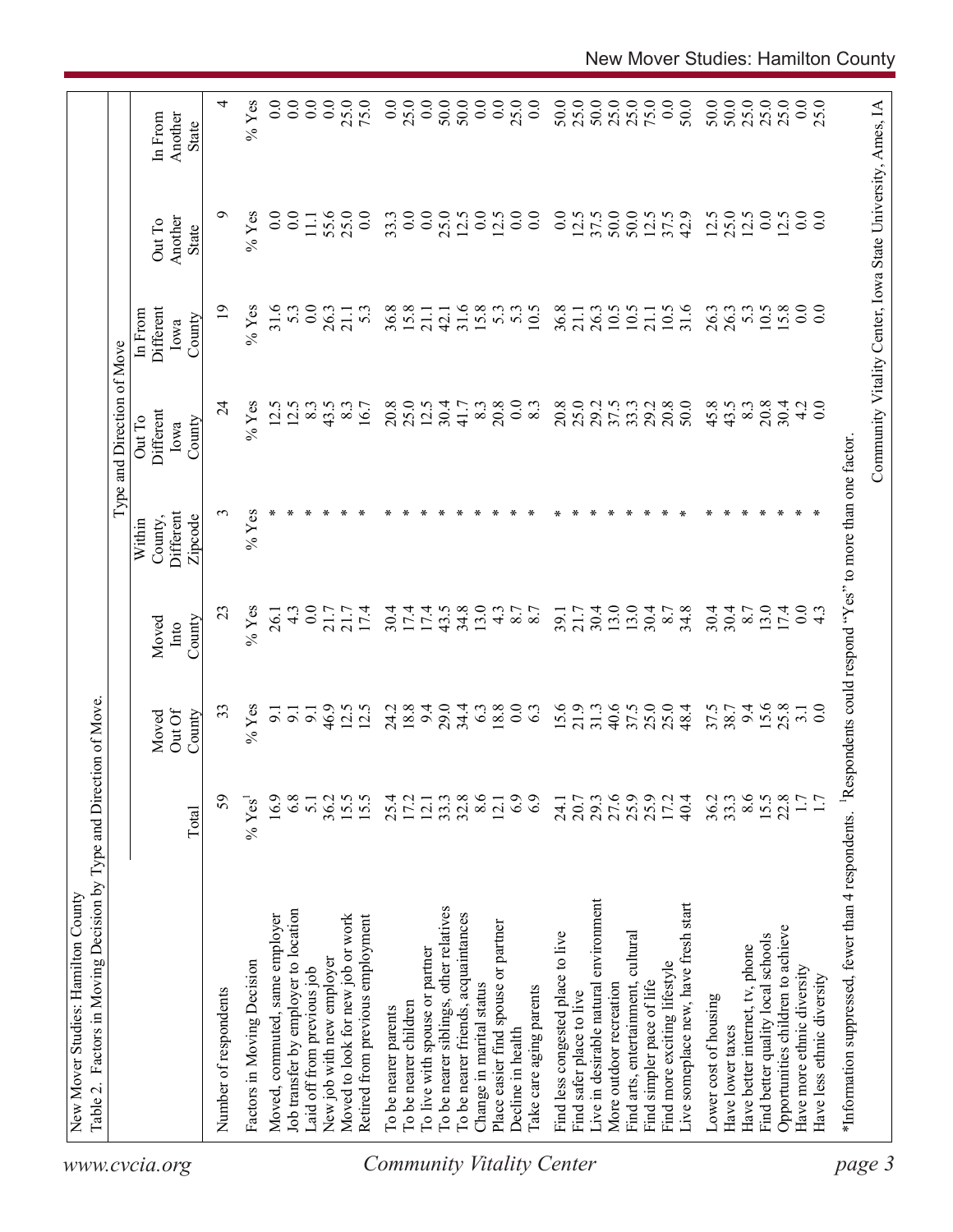| page 4                    | Table 3. Lived in Area Previously, Sources of Information, Ease of Finding Housing, and Household Income by Type and Direction of Move<br>New Mover Studies: Hamilton County |                            |                    |                                   |                                |                             |                              |                                                            |                    |
|---------------------------|------------------------------------------------------------------------------------------------------------------------------------------------------------------------------|----------------------------|--------------------|-----------------------------------|--------------------------------|-----------------------------|------------------------------|------------------------------------------------------------|--------------------|
|                           |                                                                                                                                                                              |                            |                    |                                   |                                | Type and Direction of Move  |                              |                                                            |                    |
|                           |                                                                                                                                                                              |                            | Out Of<br>Moved    | Moved<br>Into                     | Different<br>County,<br>Within | Different<br>Out To<br>Iowa | Different<br>In From<br>Iowa | Another<br>Out To                                          | Another<br>In From |
|                           |                                                                                                                                                                              | Total                      | County             | County                            | Zipcode                        | County                      | County                       | State                                                      | State              |
|                           | Number of respondents                                                                                                                                                        | 59                         | 33                 | 23                                | 3                              | 24                          | $\overline{19}$              | ๑                                                          | 4                  |
|                           | Previously had lived:                                                                                                                                                        | $%$ Yes                    | $\%$ Yes           | $%$ Yes                           | $%$ Yes                        | $%$ Yes                     | $\%$ Yes                     | $\%$ Yes                                                   | $%$ Yes            |
|                           | In current state                                                                                                                                                             | 83.9                       | 78.1               | 90.5                              |                                | $100.0$                     | 100.0                        | 12.5                                                       | 50.0               |
|                           | In current county                                                                                                                                                            | 28.8                       | 27.6               | 20.0                              |                                | 31.8                        | 18.8                         | 14.3                                                       | 25.0               |
|                           | In or near current city/town                                                                                                                                                 | 33.3                       | 35.7               | 20.0                              |                                | 40.9                        | 17.6                         | 16.7                                                       | 33.3               |
|                           | Used source of information for move                                                                                                                                          | $%$ Yes <sup>1</sup>       | $%$ Yes            | $%$ Yes                           | $%$ Yes                        | $%$ Yes                     | $%$ Yes                      | $%$ Yes                                                    | $%$ Yes            |
|                           | Internet                                                                                                                                                                     | 32.2                       | 30.3               | 39.1                              |                                | 20.8                        | 42.1                         | 55.6                                                       | 25.0               |
|                           | IV, magazines, newspapers                                                                                                                                                    | 25.4                       | 24.2<br>27.3       | 30.4                              |                                | 20.8                        | 26.3                         | 33.3                                                       | 50.0               |
|                           | Current community resident                                                                                                                                                   | 22.0                       |                    | 17.4                              |                                | 33.3                        | 15.8                         | $\overline{111}$                                           | 25.0               |
|                           | Employer or co-workers                                                                                                                                                       | 22.0                       | 30.3               | 13.0                              |                                | 37.5                        | 10.5                         | $\Xi$                                                      | 25.0               |
|                           | Friends and acquaintances                                                                                                                                                    | 30.5                       | 33.3               | $30.4$<br>21.7                    |                                | 45.8                        | 26.3                         | 0.0                                                        | 50.0               |
|                           | Family                                                                                                                                                                       | 25.4                       | 27.3               |                                   |                                | 29.2                        | 21.1                         | 22.2                                                       | 25.0               |
| Community Vitality Center | Travel or vacation to new location<br>Attended school or college there                                                                                                       | 3.4<br>10.2                | 15.2<br>3.0        | $4.\overline{3}$<br>$\frac{4}{3}$ |                                | 0.0<br>12.5                 | 0.0<br>0.0                   | 22.2<br>$\Xi$                                              | $25.0$<br>$25.0$   |
|                           |                                                                                                                                                                              |                            |                    |                                   |                                |                             |                              |                                                            |                    |
|                           | Ease of finding housing at new location                                                                                                                                      | $\%$                       | $\%$               | $\%$                              | ℅                              | $\%$                        | $\%$                         | $\%$                                                       | $\%$               |
|                           | Very difficult (1)                                                                                                                                                           | 8.6                        | $\overline{\circ}$ | 9.1                               |                                | 8.3                         | 0.0                          | $\overline{0}$ .                                           | 50.0               |
|                           | Somewhat difficult (2)                                                                                                                                                       | 10.3                       | $\overline{2}$     | $\overline{9}$ .                  |                                | 12.5                        | 11.1                         | $\Xi$                                                      | 0.0                |
|                           | $\widehat{\mathbb{G}}$<br>Neither difficult or easy                                                                                                                          | 19.0                       | 15.2               | 27.3                              |                                | 16.7                        | 27.8                         | $\Xi$                                                      | 25.0               |
|                           | Somewhat easy (4)                                                                                                                                                            | 24.1                       | 30.3               |                                   |                                | 25.0                        | 16.7                         | 44.4                                                       | 25.0               |
|                           | Very easy (5)                                                                                                                                                                | 37.9                       | 36.4               | 36.4                              | ∗                              | 37.5                        | 44.4                         | 33.3                                                       | 0.0                |
|                           | $-5$<br>Average rating finding housing (1                                                                                                                                    | 3.72                       | 3.79               | 3.64                              | ×                              | 3.71                        | 3.94                         | 4.00                                                       | 2.25               |
|                           | Household income for 2004                                                                                                                                                    | $\%$                       | $\%$               | $\%$                              | $\%$                           | $\%$                        | $\%$                         | $\%$                                                       | $\%$               |
|                           | Less than $$20,000(1)$                                                                                                                                                       | 15.8                       | 12.5               | 21.7                              | ∗                              | 13.0                        | 26.3                         | 11.1                                                       | 0.0                |
|                           | $$20,000 - $34,999 (2)$                                                                                                                                                      |                            | 31.3               | $13.0$<br>$21.7$                  |                                | 34.8                        | 5.3                          | 22.2                                                       | 50.0               |
|                           | $$35,000 - $49,999(3)$                                                                                                                                                       | $22.8$<br>$10.5$<br>$33.3$ | 0.0                |                                   |                                | 0.0                         | 26.3                         | 0.0                                                        | 0.0                |
|                           | $$50,000 - $69,999(4)$                                                                                                                                                       |                            | 37.5               | 26.1                              |                                | 30.4                        | 21.1                         | 55.6                                                       | 50.0               |
|                           | $$70,000 - $99,999(5)$                                                                                                                                                       | $10.5$                     | 63                 | 17.4                              |                                | 8.7                         | 21.1                         | 0.0                                                        | 0.0                |
|                           | $$100,000 - $149,999(6)$                                                                                                                                                     | 5.3                        | 9.4                | 0.0                               |                                | 8.7                         | 0.0                          | $\overline{111}$                                           | 0.0                |
|                           | \$150,000 or more (7)                                                                                                                                                        | 1.8                        | $\overline{5}$ .   | 0.0                               |                                | $4.\overline{3}$            | 0.0                          | 0.0                                                        | 0.0                |
|                           | Average income category $(1 - 7)$                                                                                                                                            | 3.23                       | 3.34               | 3.04                              |                                | 3.30                        | 3.05                         | 3.44                                                       | 3.00               |
|                           | *Information suppressed, fewer than 4 respondents. <sup>1</sup> Respondents could respond "Yes" to more than one source                                                      |                            |                    |                                   |                                |                             |                              |                                                            |                    |
| www.cvcia.org             |                                                                                                                                                                              |                            |                    |                                   |                                |                             |                              | Community Vitality Center, Iowa State University, Ames, IA |                    |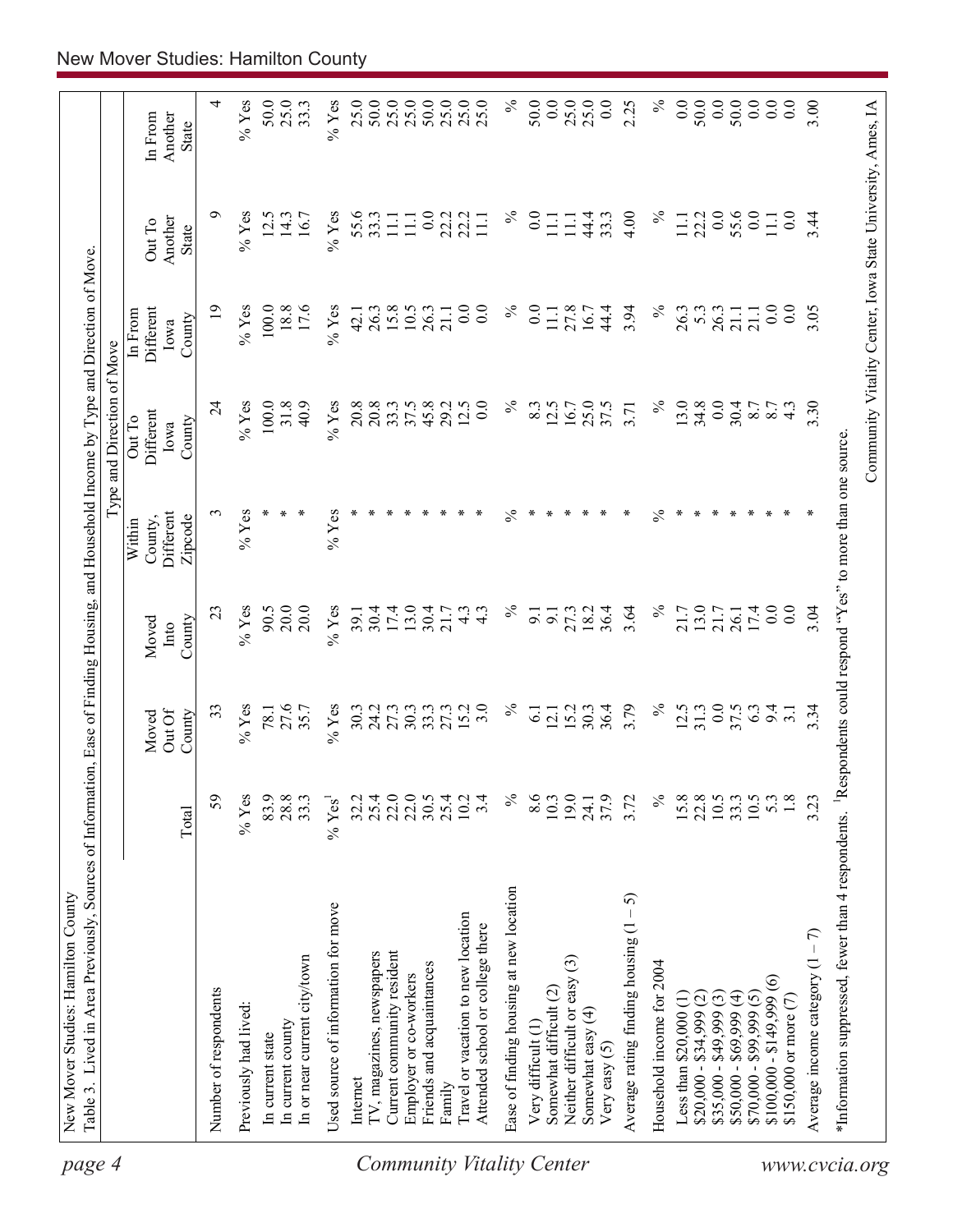| Table 4. Income Comparison Between Locations, Satisfaction with Previous and Current Locations, and Doing Move Over Again by Type and Direction of Move | Total                                     | 59              | $\frac{5}{6}$<br>Current location income compared with | $8.8\,$          |      | $\frac{19.3}{29.8}$ |      | 17.5          | 3.23<br>$\widehat{5}$<br>Average comparison income (1 - | $\%$<br>Satisfaction with previous location | 8.5  | 13.6             | 16.9<br>Neither dissatisfied or satisfied (3) | 35.6<br>25.4  | 3.66<br>Average satisfaction previous $(1 - 5)$ | $\%$<br>Satisfaction with current location |                  | $\frac{5}{2}$ .                 | 12.3<br>Neither dissatisfied or satisfied (3) | 45.6<br>$29.8\,$ | 4.02<br>Average satisfaction current $(1 - 5)$ | $\%$ | 1.7              | 1.7              |        | $13.6$<br>$30.5$<br>$52.5$ |      | 4.31<br>Average rating do move over $(1 - 5)$ |
|---------------------------------------------------------------------------------------------------------------------------------------------------------|-------------------------------------------|-----------------|--------------------------------------------------------|------------------|------|---------------------|------|---------------|---------------------------------------------------------|---------------------------------------------|------|------------------|-----------------------------------------------|---------------|-------------------------------------------------|--------------------------------------------|------------------|---------------------------------|-----------------------------------------------|------------------|------------------------------------------------|------|------------------|------------------|--------|----------------------------|------|-----------------------------------------------|
|                                                                                                                                                         | Out Of<br>Moved<br>County                 | 33              | $\%$                                                   | 3.1              | 25.0 | 21.9                | 34.4 | 15.6          | 3.34                                                    | $\%$                                        | 9.1  | 12.1             | 24.2                                          | 21.2<br>33.3  | 3.58                                            | $\%$                                       | 12.5             | $\overline{3}\cdot\overline{1}$ | 9.4                                           | 43.8<br>31.3     | 3.91                                           | $\%$ | 3.0              | 0.0              | 12.1   | 33.3                       | 51.5 | 4.30                                          |
|                                                                                                                                                         | Moved<br>County<br>Into                   | 23              | $\%$                                                   | 17.4             | 13.0 | 39.1                | 8.7  | 21.7          | 3.04                                                    | $\%$                                        | 8.7  | 17.4             | 8.7                                           | 30.4<br>34.8  | 3.65                                            | $\%$                                       | 0.0              | 9.1                             | 13.6                                          | 50.0<br>27.3     | 4.18                                           | $\%$ | $\overline{0.0}$ | $4.\overline{3}$ | 13.0   | 30.4                       | 52.2 | 4.30                                          |
|                                                                                                                                                         | Different<br>Zipcode<br>County,<br>Within | 3               | $\%$                                                   | $\ast$           | ∗    | ∗                   | ∗    | ∗             | ∗                                                       | ℅                                           | ∗    | ∗                | ∗                                             | ∗<br>∗        | ∗                                               | $\%$                                       | $\ast$           | ∗                               | $\ast$                                        | ∗<br>∗           | $\ast$                                         | $\%$ | ∗                | ∗                | $\ast$ | ∗                          | ∗    | ∗                                             |
| Type and Direction of Move                                                                                                                              | Different<br>Out To<br>County<br>Iowa     | $\overline{24}$ | $\%$                                                   | $4.\overline{3}$ | 26.1 | 26.1                | 39.1 | $\frac{3}{4}$ | 3.13                                                    | $\%$                                        | 12.5 | 4.2              | 29.2                                          | 25.0<br>29.2  | 3.54                                            | $\%$                                       | 8.3              | $\frac{4}{2}$                   | 12.5                                          | 45.8<br>29.2     | 4.00                                           | $\%$ | 4.2              | 0.0              | 16.7   | 37.5                       | 41.7 | 4.13                                          |
|                                                                                                                                                         | Different<br>In From<br>County<br>Iowa    | $\overline{19}$ | $\%$                                                   | 15.8             | 10.5 | 42.1                | 10.5 | 21.1          | 3.11                                                    | $\%$                                        | 10.5 | 21.1             | 10.5                                          | 36.8<br>21.1  | 3.53                                            | $\%$                                       | $\overline{0}$ . | 0.0                             | 16.7                                          | 22.2<br>61.1     | 4.44                                           | $\%$ | $\overline{0.0}$ | 0.0              | 10.5   | 31.6                       | 57.9 | 4.47                                          |
|                                                                                                                                                         | Another<br>Out To<br>State                | ๑               | $\%$                                                   | $\overline{0}$ . | 22.2 | $\Xi$               | 22.2 | 44.4          | 3.89                                                    | $\%$                                        | 0.0  | 33.3             | $\Xi$                                         | 44.4<br>$\Xi$ | 3.67                                            | $\%$                                       | 25.0             | 0.0                             | 0.0                                           | 37.5             | 3.62                                           | $\%$ | 0.0              | 0.0              | 0.0    | 22.2                       | 77.8 | 4.78                                          |
|                                                                                                                                                         | Another<br>In From<br><b>State</b>        | 4               | $\%$                                                   | 25.0             | 25.0 | 25.0                | 0.0  | 25.0          | 2.75                                                    | $\%$                                        | 0.0  | $\overline{0.0}$ | 0.0                                           | 75.0<br>25.0  | 4.25                                            | $\%$                                       | 0.0              | 50.0                            | 0.0                                           | 50.0<br>0.0      | 3.00                                           | $\%$ | $\overline{0.0}$ | 25.0             | 25.0   | 25.0                       | 25.0 | 3.50                                          |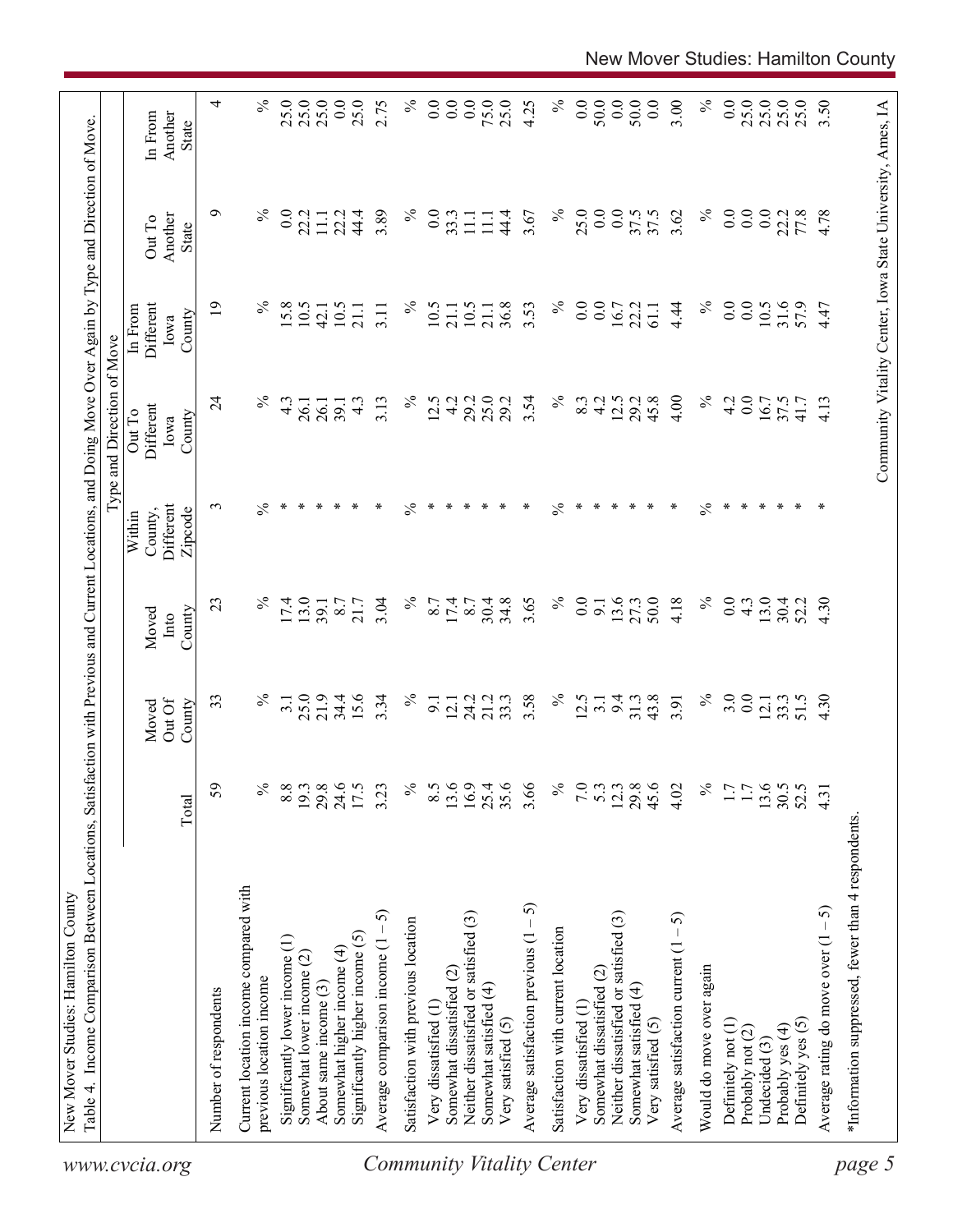| 31.6<br>43.9<br>$14.5$<br>12.0<br>8.2<br>22.9<br>6.2<br>40.5<br>33.3<br>$\overline{0.5}$<br>67.7<br>State<br>$\%$<br>$\%$<br>$\%$<br>7.6<br>$\%$<br>11.0<br>169<br>$\%$<br>50.9<br>13.6<br>41.0<br>24.0<br>63.0<br>37.0<br>4.2<br>16.9<br>57.6<br>29.0<br>1.8<br>19.3<br>64.7<br>8.4<br>10.2<br>4.7<br>9.1<br>121<br>Another<br>Out To<br>State<br>$\%$<br>$\%$<br>44.0<br>12.6<br>$\%$<br>$\%$<br>17.6<br>$\frac{21.2}{17.0}$<br>$\%$<br>53.9<br>25.0<br>6.9<br>$3.\overline{5}$<br>37.0<br>288<br>207<br>21.7<br>10.8<br>57.4<br>29.3<br>12.7<br>23.3<br>Different<br>36.1<br>In From<br>46.1<br>County<br>Iowa<br>206<br>43.0<br>$\%$<br>$\%$<br>6.8<br>20.0<br>$\%$<br>45.0<br>20.8<br>$18.0\,$<br>$13.8$<br>2.3<br>20.9<br>$\%$<br>54.6<br>$\%$<br>13.8<br>16.8<br>289<br>10.2<br>45.4<br>9.4<br>31.2<br>12.7<br>$60.1$<br>Different<br>Out To<br>County<br>Iowa<br>use some respondents gave more than one reason.<br>$\%$<br>45.0<br>$\%$<br>$\%$<br>25.0<br>28.6<br>$\%$<br>85<br>$\%$<br>54.8<br>7.2<br>115<br>20.0<br>45.2<br>9.5<br>29.8<br>13.9<br>24.7<br>10.7<br>64.3<br>14.3<br>10.7<br>15.7<br>50.4<br>Different<br>$\overline{0}$<br>19.1<br>County,<br>Zipcode<br>Within<br>366<br>48.0<br>$\%$<br>18.9<br>$\%$<br>8.6<br>61.9<br>$\%$<br>21.9<br>14.5<br>$\%$<br>50.4<br>49.6<br>20.5<br>$\%$<br>38.5<br>498<br>36.5<br>27.5<br>$12.4$<br>1.6<br>$\frac{1}{4}$<br>16.3<br>9.1<br>30.3<br>10.7<br>County<br>Moved<br>Into<br>$\%$<br>$\%$<br>$\%$<br>22.0<br>42.0<br>22.0<br>9.8<br>$\%$<br>$\%$<br>61.8<br>9.0<br>5.8<br>26.0<br>458<br>57.7<br>42.3<br>15.8<br>13.3<br>16.7<br>11.8<br>47.2<br>18.1<br>$10.5$<br>2.2<br>327<br>Out Of<br>County<br>Moved<br>Number of reasons exceeds number of respondents beca<br>$\frac{5}{6}$<br>$\frac{173}{2800}$<br>$\frac{3}{1008}$<br>$\approx$<br>22.0<br>22.0<br>15.7<br>1.6<br>46.0<br>13.2<br>$\%$<br>54.5<br>45.5<br>$\%$<br>12.0<br>16.3<br>$\%$<br>38.4<br>737<br>21.3<br>62.4<br>9.4<br>5.1<br>1,011<br>Total<br>% Some college or vocational training<br>% High school graduate or equivalent<br>Work, income, retirement, education<br>Highest level of education completed<br>% Less than high school graduate<br>Community, services, amenities<br>Most important reason for moving<br>% Bachelor degree or more<br>% Divorced or separated<br>Family, friends, health<br>Number of respondents<br>Selected age categories<br>% Associate degree<br>Number of reasons<br>Median age in years<br>% Age 70 or older<br>% Never married<br>Type of reason<br>% Age $25 - 34$<br>Marital status<br>% Widowed<br>% Married<br>% Female<br>Housing<br>% Male<br>Other<br>Gender |  |  | Type and Direction of Move |  |                    |
|----------------------------------------------------------------------------------------------------------------------------------------------------------------------------------------------------------------------------------------------------------------------------------------------------------------------------------------------------------------------------------------------------------------------------------------------------------------------------------------------------------------------------------------------------------------------------------------------------------------------------------------------------------------------------------------------------------------------------------------------------------------------------------------------------------------------------------------------------------------------------------------------------------------------------------------------------------------------------------------------------------------------------------------------------------------------------------------------------------------------------------------------------------------------------------------------------------------------------------------------------------------------------------------------------------------------------------------------------------------------------------------------------------------------------------------------------------------------------------------------------------------------------------------------------------------------------------------------------------------------------------------------------------------------------------------------------------------------------------------------------------------------------------------------------------------------------------------------------------------------------------------------------------------------------------------------------------------------------------------------------------------------------------------------------------------------------------------------------------------------------------------------------------------------------------------------------------------------------------------------------------------------------------------------------------------------------------------------------------------------------------------------------------------------------------------------------------------------------------------------------------------------------------------------------------------------------------------------------------------------------------------------------|--|--|----------------------------|--|--------------------|
|                                                                                                                                                                                                                                                                                                                                                                                                                                                                                                                                                                                                                                                                                                                                                                                                                                                                                                                                                                                                                                                                                                                                                                                                                                                                                                                                                                                                                                                                                                                                                                                                                                                                                                                                                                                                                                                                                                                                                                                                                                                                                                                                                                                                                                                                                                                                                                                                                                                                                                                                                                                                                                                    |  |  |                            |  | Another<br>In From |
|                                                                                                                                                                                                                                                                                                                                                                                                                                                                                                                                                                                                                                                                                                                                                                                                                                                                                                                                                                                                                                                                                                                                                                                                                                                                                                                                                                                                                                                                                                                                                                                                                                                                                                                                                                                                                                                                                                                                                                                                                                                                                                                                                                                                                                                                                                                                                                                                                                                                                                                                                                                                                                                    |  |  |                            |  | 159                |
|                                                                                                                                                                                                                                                                                                                                                                                                                                                                                                                                                                                                                                                                                                                                                                                                                                                                                                                                                                                                                                                                                                                                                                                                                                                                                                                                                                                                                                                                                                                                                                                                                                                                                                                                                                                                                                                                                                                                                                                                                                                                                                                                                                                                                                                                                                                                                                                                                                                                                                                                                                                                                                                    |  |  |                            |  | 53.5               |
|                                                                                                                                                                                                                                                                                                                                                                                                                                                                                                                                                                                                                                                                                                                                                                                                                                                                                                                                                                                                                                                                                                                                                                                                                                                                                                                                                                                                                                                                                                                                                                                                                                                                                                                                                                                                                                                                                                                                                                                                                                                                                                                                                                                                                                                                                                                                                                                                                                                                                                                                                                                                                                                    |  |  |                            |  | $\%$               |
|                                                                                                                                                                                                                                                                                                                                                                                                                                                                                                                                                                                                                                                                                                                                                                                                                                                                                                                                                                                                                                                                                                                                                                                                                                                                                                                                                                                                                                                                                                                                                                                                                                                                                                                                                                                                                                                                                                                                                                                                                                                                                                                                                                                                                                                                                                                                                                                                                                                                                                                                                                                                                                                    |  |  |                            |  | 17.0<br>15.1       |
|                                                                                                                                                                                                                                                                                                                                                                                                                                                                                                                                                                                                                                                                                                                                                                                                                                                                                                                                                                                                                                                                                                                                                                                                                                                                                                                                                                                                                                                                                                                                                                                                                                                                                                                                                                                                                                                                                                                                                                                                                                                                                                                                                                                                                                                                                                                                                                                                                                                                                                                                                                                                                                                    |  |  |                            |  | ℅                  |
|                                                                                                                                                                                                                                                                                                                                                                                                                                                                                                                                                                                                                                                                                                                                                                                                                                                                                                                                                                                                                                                                                                                                                                                                                                                                                                                                                                                                                                                                                                                                                                                                                                                                                                                                                                                                                                                                                                                                                                                                                                                                                                                                                                                                                                                                                                                                                                                                                                                                                                                                                                                                                                                    |  |  |                            |  | 56.1               |
|                                                                                                                                                                                                                                                                                                                                                                                                                                                                                                                                                                                                                                                                                                                                                                                                                                                                                                                                                                                                                                                                                                                                                                                                                                                                                                                                                                                                                                                                                                                                                                                                                                                                                                                                                                                                                                                                                                                                                                                                                                                                                                                                                                                                                                                                                                                                                                                                                                                                                                                                                                                                                                                    |  |  |                            |  |                    |
|                                                                                                                                                                                                                                                                                                                                                                                                                                                                                                                                                                                                                                                                                                                                                                                                                                                                                                                                                                                                                                                                                                                                                                                                                                                                                                                                                                                                                                                                                                                                                                                                                                                                                                                                                                                                                                                                                                                                                                                                                                                                                                                                                                                                                                                                                                                                                                                                                                                                                                                                                                                                                                                    |  |  |                            |  |                    |
|                                                                                                                                                                                                                                                                                                                                                                                                                                                                                                                                                                                                                                                                                                                                                                                                                                                                                                                                                                                                                                                                                                                                                                                                                                                                                                                                                                                                                                                                                                                                                                                                                                                                                                                                                                                                                                                                                                                                                                                                                                                                                                                                                                                                                                                                                                                                                                                                                                                                                                                                                                                                                                                    |  |  |                            |  | 5.7                |
|                                                                                                                                                                                                                                                                                                                                                                                                                                                                                                                                                                                                                                                                                                                                                                                                                                                                                                                                                                                                                                                                                                                                                                                                                                                                                                                                                                                                                                                                                                                                                                                                                                                                                                                                                                                                                                                                                                                                                                                                                                                                                                                                                                                                                                                                                                                                                                                                                                                                                                                                                                                                                                                    |  |  |                            |  |                    |
|                                                                                                                                                                                                                                                                                                                                                                                                                                                                                                                                                                                                                                                                                                                                                                                                                                                                                                                                                                                                                                                                                                                                                                                                                                                                                                                                                                                                                                                                                                                                                                                                                                                                                                                                                                                                                                                                                                                                                                                                                                                                                                                                                                                                                                                                                                                                                                                                                                                                                                                                                                                                                                                    |  |  |                            |  |                    |
|                                                                                                                                                                                                                                                                                                                                                                                                                                                                                                                                                                                                                                                                                                                                                                                                                                                                                                                                                                                                                                                                                                                                                                                                                                                                                                                                                                                                                                                                                                                                                                                                                                                                                                                                                                                                                                                                                                                                                                                                                                                                                                                                                                                                                                                                                                                                                                                                                                                                                                                                                                                                                                                    |  |  |                            |  |                    |
|                                                                                                                                                                                                                                                                                                                                                                                                                                                                                                                                                                                                                                                                                                                                                                                                                                                                                                                                                                                                                                                                                                                                                                                                                                                                                                                                                                                                                                                                                                                                                                                                                                                                                                                                                                                                                                                                                                                                                                                                                                                                                                                                                                                                                                                                                                                                                                                                                                                                                                                                                                                                                                                    |  |  |                            |  | 5.0                |
|                                                                                                                                                                                                                                                                                                                                                                                                                                                                                                                                                                                                                                                                                                                                                                                                                                                                                                                                                                                                                                                                                                                                                                                                                                                                                                                                                                                                                                                                                                                                                                                                                                                                                                                                                                                                                                                                                                                                                                                                                                                                                                                                                                                                                                                                                                                                                                                                                                                                                                                                                                                                                                                    |  |  |                            |  | 14.6               |
|                                                                                                                                                                                                                                                                                                                                                                                                                                                                                                                                                                                                                                                                                                                                                                                                                                                                                                                                                                                                                                                                                                                                                                                                                                                                                                                                                                                                                                                                                                                                                                                                                                                                                                                                                                                                                                                                                                                                                                                                                                                                                                                                                                                                                                                                                                                                                                                                                                                                                                                                                                                                                                                    |  |  |                            |  |                    |
|                                                                                                                                                                                                                                                                                                                                                                                                                                                                                                                                                                                                                                                                                                                                                                                                                                                                                                                                                                                                                                                                                                                                                                                                                                                                                                                                                                                                                                                                                                                                                                                                                                                                                                                                                                                                                                                                                                                                                                                                                                                                                                                                                                                                                                                                                                                                                                                                                                                                                                                                                                                                                                                    |  |  |                            |  |                    |
|                                                                                                                                                                                                                                                                                                                                                                                                                                                                                                                                                                                                                                                                                                                                                                                                                                                                                                                                                                                                                                                                                                                                                                                                                                                                                                                                                                                                                                                                                                                                                                                                                                                                                                                                                                                                                                                                                                                                                                                                                                                                                                                                                                                                                                                                                                                                                                                                                                                                                                                                                                                                                                                    |  |  |                            |  |                    |
|                                                                                                                                                                                                                                                                                                                                                                                                                                                                                                                                                                                                                                                                                                                                                                                                                                                                                                                                                                                                                                                                                                                                                                                                                                                                                                                                                                                                                                                                                                                                                                                                                                                                                                                                                                                                                                                                                                                                                                                                                                                                                                                                                                                                                                                                                                                                                                                                                                                                                                                                                                                                                                                    |  |  |                            |  | 210                |
|                                                                                                                                                                                                                                                                                                                                                                                                                                                                                                                                                                                                                                                                                                                                                                                                                                                                                                                                                                                                                                                                                                                                                                                                                                                                                                                                                                                                                                                                                                                                                                                                                                                                                                                                                                                                                                                                                                                                                                                                                                                                                                                                                                                                                                                                                                                                                                                                                                                                                                                                                                                                                                                    |  |  |                            |  | $\%$               |
|                                                                                                                                                                                                                                                                                                                                                                                                                                                                                                                                                                                                                                                                                                                                                                                                                                                                                                                                                                                                                                                                                                                                                                                                                                                                                                                                                                                                                                                                                                                                                                                                                                                                                                                                                                                                                                                                                                                                                                                                                                                                                                                                                                                                                                                                                                                                                                                                                                                                                                                                                                                                                                                    |  |  |                            |  | 37.1               |
|                                                                                                                                                                                                                                                                                                                                                                                                                                                                                                                                                                                                                                                                                                                                                                                                                                                                                                                                                                                                                                                                                                                                                                                                                                                                                                                                                                                                                                                                                                                                                                                                                                                                                                                                                                                                                                                                                                                                                                                                                                                                                                                                                                                                                                                                                                                                                                                                                                                                                                                                                                                                                                                    |  |  |                            |  |                    |
|                                                                                                                                                                                                                                                                                                                                                                                                                                                                                                                                                                                                                                                                                                                                                                                                                                                                                                                                                                                                                                                                                                                                                                                                                                                                                                                                                                                                                                                                                                                                                                                                                                                                                                                                                                                                                                                                                                                                                                                                                                                                                                                                                                                                                                                                                                                                                                                                                                                                                                                                                                                                                                                    |  |  |                            |  |                    |
|                                                                                                                                                                                                                                                                                                                                                                                                                                                                                                                                                                                                                                                                                                                                                                                                                                                                                                                                                                                                                                                                                                                                                                                                                                                                                                                                                                                                                                                                                                                                                                                                                                                                                                                                                                                                                                                                                                                                                                                                                                                                                                                                                                                                                                                                                                                                                                                                                                                                                                                                                                                                                                                    |  |  |                            |  |                    |
|                                                                                                                                                                                                                                                                                                                                                                                                                                                                                                                                                                                                                                                                                                                                                                                                                                                                                                                                                                                                                                                                                                                                                                                                                                                                                                                                                                                                                                                                                                                                                                                                                                                                                                                                                                                                                                                                                                                                                                                                                                                                                                                                                                                                                                                                                                                                                                                                                                                                                                                                                                                                                                                    |  |  |                            |  |                    |
|                                                                                                                                                                                                                                                                                                                                                                                                                                                                                                                                                                                                                                                                                                                                                                                                                                                                                                                                                                                                                                                                                                                                                                                                                                                                                                                                                                                                                                                                                                                                                                                                                                                                                                                                                                                                                                                                                                                                                                                                                                                                                                                                                                                                                                                                                                                                                                                                                                                                                                                                                                                                                                                    |  |  |                            |  |                    |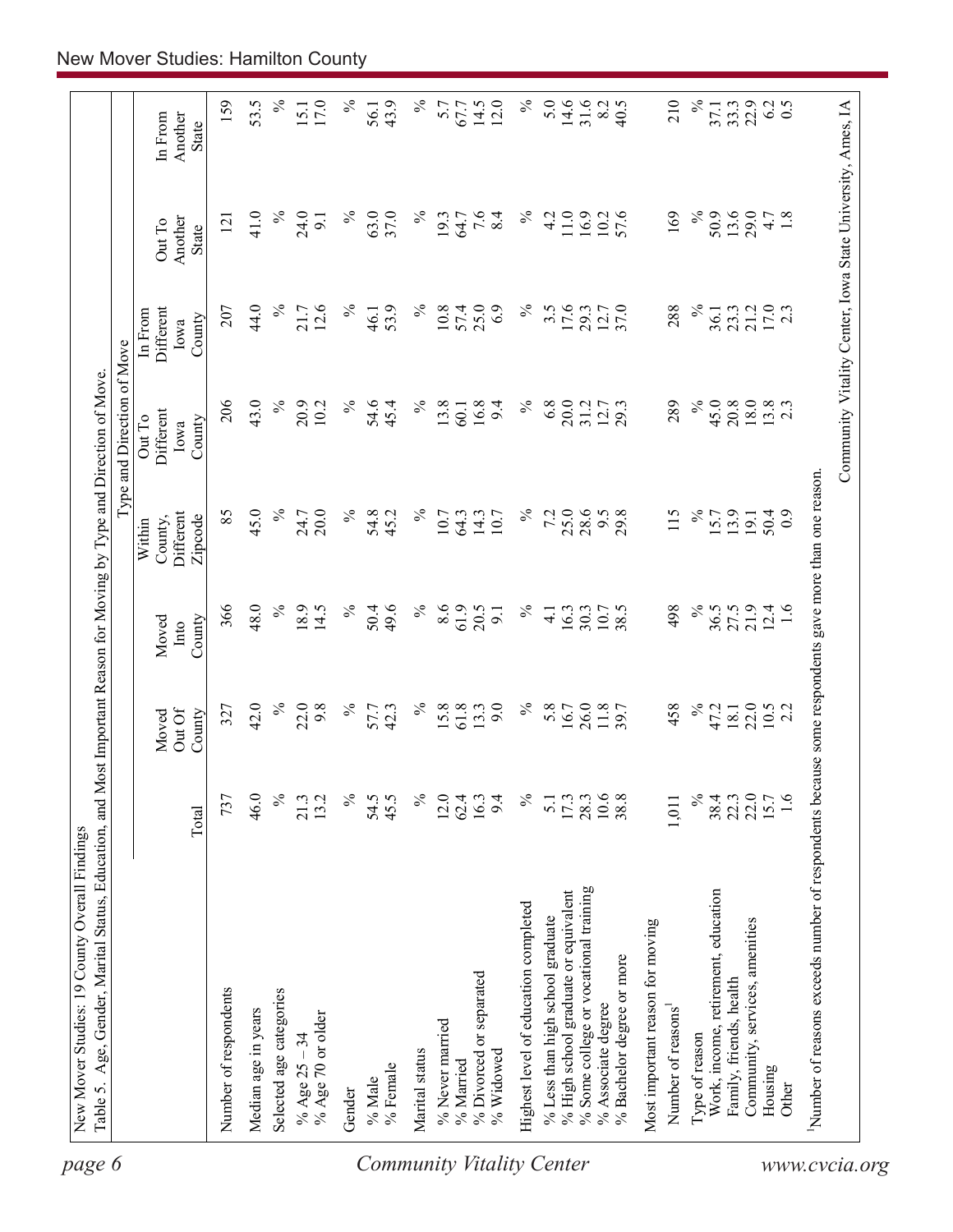|                                  | Table 6. Factors in Moving Decision by Type and Direction of Move. |                  |                           |                         |                                           | Type and Direction of Move            |                                        |                                                            |                                    |
|----------------------------------|--------------------------------------------------------------------|------------------|---------------------------|-------------------------|-------------------------------------------|---------------------------------------|----------------------------------------|------------------------------------------------------------|------------------------------------|
| www.cvcia.org                    |                                                                    | Total            | Out Of<br>County<br>Moved | County<br>Moved<br>Into | Different<br>Zipcode<br>County,<br>Within | Different<br>Out To<br>County<br>Iowa | Different<br>In From<br>County<br>Iowa | Another<br>Out To<br>State                                 | Another<br>In From<br><b>State</b> |
|                                  | Number of respondents                                              | 737              | 327                       | 366                     | 85                                        | 206                                   | 207                                    | $\overline{2}$                                             | 159                                |
|                                  | Factors in Moving Decision                                         | $\%$ Yes         | $%$ Yes                   | $%$ Yes                 | $%$ Yes                                   | $%$ Yes                               | $%$ Yes                                | $%$ Yes                                                    | $%$ Yes                            |
|                                  | Moved, commuted, same employer                                     | 14.2             | 12.6                      | 13.3                    | 28.8                                      | 16.7                                  | 18.8                                   | 5.5                                                        | 6.4                                |
|                                  | Job transfer by employer to location                               | 7.6              | 9.8                       | $\overline{7.1}$        |                                           | 7.8                                   | $\frac{0}{4}$                          | 13.4                                                       | 11.0                               |
|                                  | Laid off from previous job                                         | 4.9              | 7.9                       | 3.4                     | 0.0                                       | 8.3                                   | 3.1                                    | $\overline{71}$                                            | 3.9                                |
|                                  | New job with new employer                                          | 26.7             | $34.3$<br>19.4            | 24.7                    | 3.8                                       | 29.7                                  | 25.6                                   | 42.1                                                       | 23.5                               |
|                                  | Moved to look for new job or work                                  | 16.5             |                           | 15.9                    | 5.0                                       | 15.0                                  | 13.6                                   | 27.0                                                       | 18.8                               |
|                                  | Retired from previous employment                                   | 14.4             | $\Xi$                     | 16.9                    | 12.2                                      | 10.8                                  | 14.6                                   | 11.7                                                       | 19.9                               |
|                                  | To be nearer parents                                               | 23.7             | 21.0                      | 30.5                    |                                           | 19.7                                  | 30.2                                   | 23.1                                                       | 30.9                               |
|                                  | To be nearer children                                              | 20.1             | 21.3                      | 22.3                    | $7.\overline{5}$                          | 24.4                                  | 19.7                                   | 16.0                                                       | 25.6                               |
|                                  | To live with spouse or partner                                     |                  | 15.5                      | 14.3                    | 16.5                                      | 17.6                                  | 19.0                                   | 12.0                                                       | 8.0                                |
|                                  | To be nearer siblings, other relatives                             | $15.0$<br>$30.5$ | 26.6                      | 38.4                    | $\Xi$                                     | 24.7                                  | 34.3                                   | 29.7                                                       | 43.6                               |
|                                  | To be nearer friends, acquaintances                                | 29.6             | 29.3                      | 32.6                    | 21.5                                      | 30.7                                  | 34.8                                   | 27.0                                                       | 29.6                               |
|                                  | Change in marital status                                           | 13.2             | 12.1                      | 13.3                    | 16.0                                      | 12.6                                  | 16.0                                   | $\overline{111}$                                           | 9.8                                |
|                                  | Place easier find spouse or partner                                | 7.9              | 12.7                      | $\frac{1}{4}$           | 3.7                                       | 9.6                                   |                                        | 17.9                                                       | 2.6                                |
|                                  | Decline in health                                                  | 10.4             | 7.6                       | 11.5                    | 12.3                                      | $\frac{6}{4}$ .5                      | 5.0000                                 | 6.0                                                        | 17.4                               |
| <b>Community Vitality Center</b> | Take care aging parents                                            | 5.9              | $\overline{51}$           | $\overline{7.6}$        | $\overline{12}$                           |                                       |                                        | 6.0                                                        | 10.4                               |
|                                  | Find less congested place to live                                  | 28.2             | 15.2                      | 39.2                    | 27.2                                      | 20.6                                  | 32.3                                   | 6.0                                                        | 48.1                               |
|                                  | Find safer place to live                                           | 26.1             | 15.9                      | 35.9                    | 18.5                                      | 21.3                                  | 30.0                                   | 6.8                                                        | 43.5                               |
|                                  | Live in desirable natural environment                              | 35.8             | 29.9                      | 43.5                    | 25.9                                      | 31.0                                  | 43.8                                   | 28.2                                                       | 43.1                               |
|                                  | More outdoor recreation                                            | 29.3             | 28.3                      | 31.7                    | 22.2                                      | 24.2                                  | 36.1                                   | 35.0                                                       | 26.0                               |
|                                  | Find arts, entertainment, cultural                                 | 23.7             | 36.1                      | 15.8                    | 6.2                                       | 28.1                                  | 16.9                                   | 49.6                                                       | 14.3                               |
|                                  | Find simpler pace of life                                          | $36.8$<br>$22.4$ | 25.2                      | 49.6                    | 24.7                                      | 30.0                                  | 44.8                                   | 16.9                                                       | 55.8                               |
|                                  | Find more exciting lifestyle                                       |                  | 31.3                      | 17.7                    | 8.6                                       | 25.0                                  | 21.4                                   | 41.9                                                       | 13.0                               |
|                                  | Live someplace new, have fresh start                               | 41.4             | 39.5                      | 43.2                    | 37.0                                      | 38.2                                  | 43.8                                   | 41.7                                                       | 42.5                               |
|                                  | Lower cost of housing                                              | 31.7             | 20.1                      | 41.5                    | 32.9                                      | 26.3                                  | 35.3                                   | 9.5                                                        | 49.4                               |
|                                  | Have lower taxes                                                   | 25.5             | 18.6                      | 34.0                    | 15.9                                      | 18.5                                  | 30.3                                   | 19.0                                                       | 38.8                               |
|                                  | Have better internet, tv, phone                                    | 8.3              | 12.4                      | 6.2                     | 1.2                                       | 11.6                                  | $8.\overline{5}$                       | 13.8                                                       | $3.\overline{3}$                   |
|                                  | Find better quality local schools                                  | 14.0             | 12.1                      | 17.3                    | 8.6                                       | 13.7                                  | 16.6                                   | 94                                                         | 18.2                               |
|                                  | Opportunities children to achieve                                  | 193              | 20.7                      | 19.2                    | 14.8                                      | 20.8                                  | 19.0                                   | 20.5                                                       | 19.5                               |
|                                  | Have more ethnic diversity                                         | 10.3             | $16.9$<br>2.6             | 5.9                     |                                           | 9.6                                   | 7.0                                    | 29.3                                                       |                                    |
|                                  | Have less ethnic diversity                                         | $\frac{4}{4}$    |                           |                         | $\frac{1}{3}$ .7                          |                                       | $\frac{1}{4}$                          |                                                            | $4.6$<br>9.2                       |
| page                             | Respondents could respond "Yes" to more than one factor            |                  |                           |                         |                                           |                                       |                                        |                                                            |                                    |
|                                  |                                                                    |                  |                           |                         |                                           |                                       |                                        |                                                            |                                    |
|                                  |                                                                    |                  |                           |                         |                                           |                                       |                                        | Community Vitality Center, Iowa State University, Ames, IA |                                    |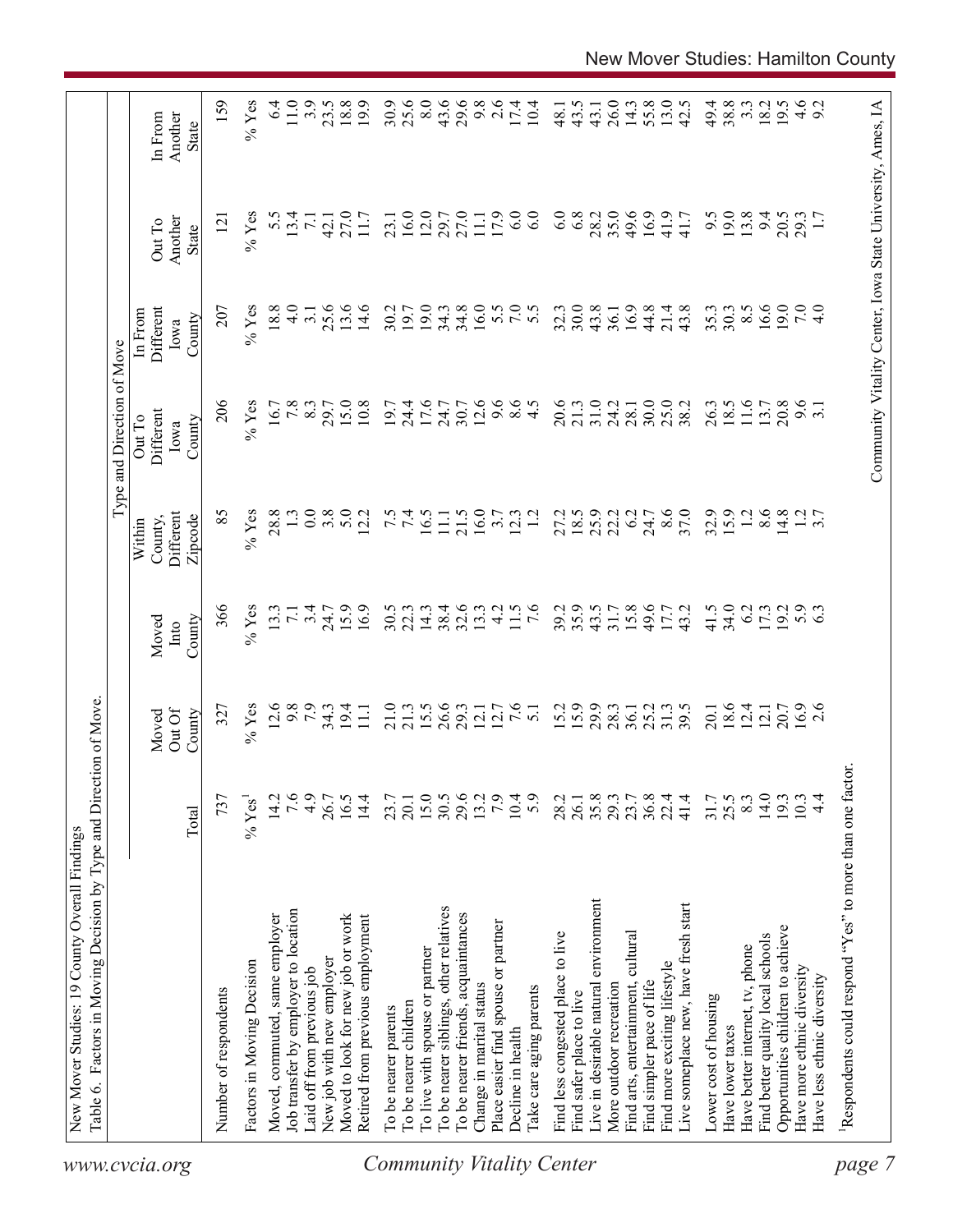| page 8                           | Table 7. Lived in Area Previously, Sources of Information, Ease of Finding Housing, and Household Income by Type and Direction of Move |                      |                          |                         |                                           | Type and Direction of Move                                 |                                        |                            |                             |
|----------------------------------|----------------------------------------------------------------------------------------------------------------------------------------|----------------------|--------------------------|-------------------------|-------------------------------------------|------------------------------------------------------------|----------------------------------------|----------------------------|-----------------------------|
|                                  |                                                                                                                                        | Total                | OutOf<br>County<br>Moved | County<br>Moved<br>Into | Different<br>Zipcode<br>County,<br>Within | Different<br>Out To<br>County<br>Iowa                      | Different<br>In From<br>County<br>Iowa | Another<br>Out To<br>State | In From<br>Another<br>State |
|                                  | Number of respondents                                                                                                                  | 737                  | 327                      | 366                     | 85                                        | 206                                                        | 207                                    | $\overline{2}$             | 159                         |
|                                  | Previously had lived:                                                                                                                  | $%$ Yes              | $%$ Yes                  | $%$ Yes                 | $\%$ Yes                                  | $%$ Yes                                                    | $%$ Yes                                | $\%$ Yes                   | $\%$ Yes                    |
|                                  | In current state                                                                                                                       | 77.2                 | 73.9                     | 77.6                    | 97.5                                      | 95.5                                                       | 96.9                                   | 36.8                       | 53.5                        |
|                                  | In current county                                                                                                                      | 38.6                 | 28.3                     | 34.3                    | 100.0                                     | 33.9                                                       | 36.5                                   | 31.5                       | 33.9                        |
|                                  | In or near current city/town                                                                                                           | 34.2                 | 28.5                     | 32.3                    | 69.9                                      | 34.0                                                       | 35.6                                   | 18.7                       | 27.9                        |
|                                  | Used source of information for move                                                                                                    | $%$ Yes <sup>1</sup> | $%$ Yes                  | $%$ Yes                 | $%$ Yes                                   | $%$ Yes                                                    | $%$ Yes                                | $\%$ Yes                   | $%$ Yes                     |
|                                  | Internet                                                                                                                               | 31.2                 | 35.2                     | 30.3                    | 14.1                                      | 26.7                                                       | 24.6                                   | 49.6                       | 37.7                        |
|                                  | TV, magazines, newspapers                                                                                                              | 22.3                 | 24.8                     | 20.5                    | 20.0                                      | 22.8                                                       | 22.7                                   | 28.1                       | 17.6                        |
|                                  | Current community resident                                                                                                             | 22.0                 | 21.4                     | 23.0                    | 18.8                                      | 19.4                                                       | 20.8                                   | 24.8                       | 25.8                        |
|                                  | Employer or co-workers                                                                                                                 | 23.6                 | 26.3                     | 23.5                    | 16.5                                      | 25.2                                                       | 24.2                                   | 28.1                       | 22.6                        |
|                                  | Friends and acquaintances                                                                                                              | 36.6                 | 39.4                     | 35.0                    | 34.1                                      | 36.4                                                       | 38.6                                   | 44.6                       | 30.2                        |
|                                  | Family                                                                                                                                 | 41.2                 | 37.0                     | 44.0                    | 42.4                                      | 37.4                                                       | 41.5                                   | 36.4                       | 47.2                        |
| <b>Community Vitality Center</b> | Travel or vacation to new location<br>Attended school or college there                                                                 | 14.2<br>6.9          | 15.6<br>7.0              | 15.8<br>63              | $2\overline{4}$<br>$\overline{7.1}$       | 10.2<br>$7\cdot$                                           | 12.6<br>3.9                            | 24.8<br>$\frac{6}{6}$      | 9.4<br>20.1                 |
|                                  | Ease of finding housing at new location                                                                                                | $\%$                 | $\%$                     | $\%$                    | $\%$                                      | $\%$                                                       | $\%$                                   | న                          | $\%$                        |
|                                  | Very difficult (1)                                                                                                                     | 8.8                  | 5.9                      | 2.2                     | 9.4                                       | 7.8                                                        | 9.3                                    | 2.5                        | 16.0                        |
|                                  | Somewhat difficult (2)                                                                                                                 | 20.6                 | 24.2                     | 18.1                    | 18.8                                      | 23.0                                                       | 18.6                                   | 26.3                       | 17.3                        |
|                                  | $\widehat{\mathbb{C}}$<br>Neither difficult or easy                                                                                    | 16.5                 | 15.2                     | 15.3                    | 21.2                                      | 14.7                                                       | 17.2                                   | 16.1                       | 12.8                        |
|                                  | Somewhat easy (4)<br>Very easy $(5)$                                                                                                   | 31.6<br>22.4         | 32.0<br>22.7             | 31.4<br>23.1            | 20.0<br>30.6                              | 30.9<br>23.5                                               | 31.4<br>23.5                           | 33.9<br>21.2               | 31.4<br>22.4                |
|                                  | 5<br>$\mathsf I$<br>Average rating finding housing (1                                                                                  | 3.47                 | 3.51                     | 3.43                    | 3.44                                      | 3.47                                                       | 3.49                                   | 3.58                       | 3.36                        |
|                                  | Household income for 2004                                                                                                              | $\%$                 | $\%$                     | $\%$                    | $\%$                                      | $\%$                                                       | $\%$                                   | $\%$                       | $\%$                        |
|                                  | Less than $$20,000$ $(1)$                                                                                                              | 17.3                 | 16.0                     | 18.8                    | 19.0                                      | 18.0                                                       | 18.4                                   | 12.6                       | 19.4                        |
|                                  | $$20,000 - $34,999 (2)$                                                                                                                | 23.0                 | 21.6                     | 23.3                    | 26.6                                      | 25.0                                                       | 24.3                                   | 16.0                       | 21.9                        |
|                                  | $$35,000 - $49,999(3)$                                                                                                                 |                      | 18.2                     | 17.7                    | 22.8                                      | 18.0                                                       | 20.4                                   | 18.5                       | 14.2                        |
|                                  | $$50,000 - $69,999(4)$                                                                                                                 | 18.5                 | 18.2                     | 19.1                    | 15.2                                      | 18.0                                                       | 21.4                                   | 18.5                       | 16.1                        |
|                                  | $$70,000 - $99,999(5)$                                                                                                                 | 12.4                 | 13.8                     | 11.9                    | 8.9                                       | 12.5                                                       | 12.6                                   | 16.0                       | 11.0                        |
|                                  | $\widehat{\circ}$<br>$$100,000 - $149,999$                                                                                             | 7.7                  | $8.\overline{5}$         | 7.2                     | $3.\overline{8}$                          | 6.5                                                        | $\frac{1}{5}$                          | 11.8                       | 14.8                        |
|                                  | \$150,000 or more (7)                                                                                                                  | 2.9                  | $3.\overline{8}$         | $\ddot{1}$ .            | $3.\overline{8}$                          | 2.0                                                        |                                        | 6.7                        | 2.6                         |
|                                  | Average income category $(1 - 7)$                                                                                                      | 3.20                 | 3.33                     | 3.11                    | 2.95                                      | 3.10                                                       | 2.96                                   | 3.71                       | 3.32                        |
| www.cvcia.org                    | Respondents could respond "Yes" to more than one factor.                                                                               |                      |                          |                         |                                           |                                                            |                                        |                            |                             |
|                                  |                                                                                                                                        |                      |                          |                         |                                           | Community Vitality Center, Iowa State University, Ames, IA |                                        |                            |                             |
|                                  |                                                                                                                                        |                      |                          |                         |                                           |                                                            |                                        |                            |                             |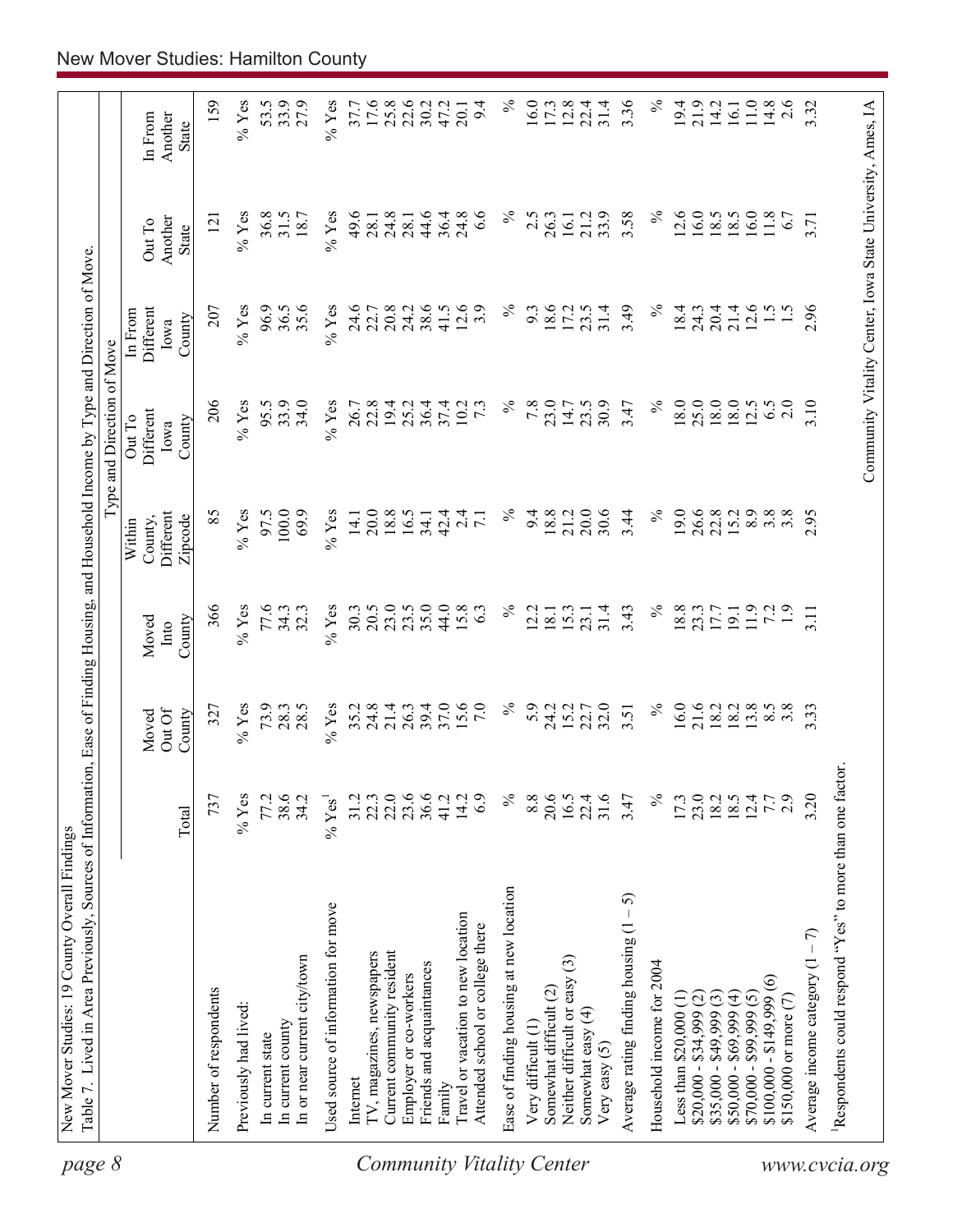| 159<br>$\%$<br>$\%$<br>$\%$<br>21.8<br>17.9<br>$\%$<br>3.66<br>9.0<br>4.09<br>35.3<br>17.9<br>35.2<br>12.2<br>10.3<br>35.9<br>3.74<br>$4\cdot$<br>15.2<br>10.7<br>15.7<br>32.7<br>32.7<br>$\frac{4}{1}$<br>29.7<br>46.2<br>Community Vitality Center, Iowa State University, Ames, IA<br>$\overline{7.1}$<br>5.7<br>2.71<br>Another<br>In From<br>State<br>$\%$<br>$\%$<br>$\%$<br>$\%$<br>6.8<br>8.5<br>28.0<br>15.8<br>25.0<br>37.5<br>3.69<br>3.4<br>3.67<br>9.2<br>12.5<br>7.7<br>32.5<br>$3.\overline{3}$<br>$4.\overline{3}$<br>4.17<br>29.7<br>52.5<br>23.7<br>33.1<br>52.1<br>$\overline{5}$ .<br>121<br>4.21<br>Another<br>Out To<br>State<br>$\%$<br>$\%$<br>2.9<br>11.8<br>9.8<br>46.6<br>3.10<br>$\%$<br>16.0<br>$\%$<br>6.9<br>7.4<br>6.9<br>4.9<br>6.8<br>35.4<br>207<br>11.8<br>26.2<br>34.0<br>3.54<br>4.09<br>50.0<br>4.25<br>$11.7\,$<br>51.7<br>Different<br>27.1<br>20.1<br>12.1<br>In From<br>County<br>Iowa<br>206<br>$\%$<br>$\%$<br>$\%$<br>7.0<br>11.9<br>3.16<br>$\%$<br>3.38<br>7.3<br>24.9<br>48.8<br>3.94<br>2.0<br>4.9<br>46.6<br>46.8<br>26.9<br>7.5<br>17.6<br>26.3<br>9.3<br>9.8<br>8.3<br>38.2<br>4.23<br>27.3<br>12.7<br>16.1<br>Different<br>Out To<br>County<br>Iowa<br>$\%$<br>57.6<br>$\%$<br>85<br>3.8<br>7.5<br>63.8<br>3.18<br>℅<br>5.9<br>3.5<br>28.2<br>4.28<br>Different<br>17.5<br>$\tilde{z}$<br>9.4<br>11.8<br>15.3<br>29.4<br>3.67<br>4.7<br>1.2<br>9.4<br>29.4<br>52.9<br>4.24<br>34.1<br>$\overline{7.1}$<br>County,<br>Zipcode<br>Within<br>11.5<br>9.0<br>$\%$<br>8.4<br>$\%$<br>3.6<br>366<br>$\%$<br>$\%$<br>29.0<br>3.59<br>7.8<br>44.8<br>3.94<br>$10.4\,$<br>2.93<br>34.5<br>9.5<br>29.5<br>33.0<br>13.3<br>19.2<br>6.6<br>4.7<br>48.4<br>4.18<br>16.1<br>41.7<br>County<br>Moved<br>$\mathop{\rm Int}\nolimits$<br>6.9<br>15.0<br>3.35<br>14.8<br>16.9<br>26.5<br>$\%$<br>7.8<br>27.6<br>50.0<br>$\%$<br>29.2<br>$\%$<br>30.5<br>3.50<br>8.7<br>$\%$<br>$\frac{4.3}{8.7}$<br>48.8<br>4.22<br>10.7<br>38.2<br>11.4<br>4.03<br>327<br>3.1<br>35.1<br>Out Of<br>County<br>Moved<br>$\%$<br>6.6<br>$\%$<br>737<br>℅<br>11.0<br>41.9<br>$\%$<br>$11.7$<br>$14.7$<br>12.7<br>29.0<br>32.5<br>7.6<br>9.7<br>33.2<br>48.9<br>4.20<br>11.8<br>3.13<br>3.57<br>29.4<br>48.3<br>4.03<br>3.2<br>23.1<br>8.1<br>$\overline{5}$ .<br>12.1<br>Total<br>Current location income compared with<br>Average satisfaction previous $(1 - 5)$<br>Average rating do move over $(1 - 5)$<br>5<br>Neither dissatisfied or satisfied (3)<br>Neither dissatisfied or satisfied (3)<br>Average satisfaction current $(1 - 5)$<br>Satisfaction with previous location<br>Satisfaction with current location<br>Significantly higher income (5)<br>Significantly lower income (1)<br>Average comparison income (1<br>Somewhat higher income (4)<br>Somewhat lower income $(2)$<br>Would do move over again<br>Somewhat dissatisfied (2)<br>Somewhat dissatisfied (2)<br>previous location income<br>About same income (3)<br>Somewhat satisfied (4)<br>Somewhat satisfied (4)<br>Number of respondents<br>Very dissatisfied (1)<br>Very dissatisfied (1<br>Very satisfied (5)<br>Very satisfied (5)<br>Definitely yes (5)<br>Definitely not (1)<br>Probably yes (4)<br>Probably not (2)<br>Undecided (3)<br>Community Vitality Center<br>page 9<br>www.cvcia.org | Table 8. Income Comparison Between Locations, | Satisfa |  | action with Previous and Current Locations, and Doing Move Over Again by Type and Direction of Move<br>Type and Direction of Move |  |  |
|------------------------------------------------------------------------------------------------------------------------------------------------------------------------------------------------------------------------------------------------------------------------------------------------------------------------------------------------------------------------------------------------------------------------------------------------------------------------------------------------------------------------------------------------------------------------------------------------------------------------------------------------------------------------------------------------------------------------------------------------------------------------------------------------------------------------------------------------------------------------------------------------------------------------------------------------------------------------------------------------------------------------------------------------------------------------------------------------------------------------------------------------------------------------------------------------------------------------------------------------------------------------------------------------------------------------------------------------------------------------------------------------------------------------------------------------------------------------------------------------------------------------------------------------------------------------------------------------------------------------------------------------------------------------------------------------------------------------------------------------------------------------------------------------------------------------------------------------------------------------------------------------------------------------------------------------------------------------------------------------------------------------------------------------------------------------------------------------------------------------------------------------------------------------------------------------------------------------------------------------------------------------------------------------------------------------------------------------------------------------------------------------------------------------------------------------------------------------------------------------------------------------------------------------------------------------------------------------------------------------------------------------------------------------------------------------------------------------------------------------------------------------------------------------------------------------------------------------------------------------------------------------------------------------------------------------------------------------------------------------------------------------------------------------------------------------------------------------------------------------------------------------------------------------------------------------------------------------------------------------------------------------------------------------|-----------------------------------------------|---------|--|-----------------------------------------------------------------------------------------------------------------------------------|--|--|
|                                                                                                                                                                                                                                                                                                                                                                                                                                                                                                                                                                                                                                                                                                                                                                                                                                                                                                                                                                                                                                                                                                                                                                                                                                                                                                                                                                                                                                                                                                                                                                                                                                                                                                                                                                                                                                                                                                                                                                                                                                                                                                                                                                                                                                                                                                                                                                                                                                                                                                                                                                                                                                                                                                                                                                                                                                                                                                                                                                                                                                                                                                                                                                                                                                                                                                |                                               |         |  |                                                                                                                                   |  |  |
|                                                                                                                                                                                                                                                                                                                                                                                                                                                                                                                                                                                                                                                                                                                                                                                                                                                                                                                                                                                                                                                                                                                                                                                                                                                                                                                                                                                                                                                                                                                                                                                                                                                                                                                                                                                                                                                                                                                                                                                                                                                                                                                                                                                                                                                                                                                                                                                                                                                                                                                                                                                                                                                                                                                                                                                                                                                                                                                                                                                                                                                                                                                                                                                                                                                                                                |                                               |         |  |                                                                                                                                   |  |  |
|                                                                                                                                                                                                                                                                                                                                                                                                                                                                                                                                                                                                                                                                                                                                                                                                                                                                                                                                                                                                                                                                                                                                                                                                                                                                                                                                                                                                                                                                                                                                                                                                                                                                                                                                                                                                                                                                                                                                                                                                                                                                                                                                                                                                                                                                                                                                                                                                                                                                                                                                                                                                                                                                                                                                                                                                                                                                                                                                                                                                                                                                                                                                                                                                                                                                                                |                                               |         |  |                                                                                                                                   |  |  |
|                                                                                                                                                                                                                                                                                                                                                                                                                                                                                                                                                                                                                                                                                                                                                                                                                                                                                                                                                                                                                                                                                                                                                                                                                                                                                                                                                                                                                                                                                                                                                                                                                                                                                                                                                                                                                                                                                                                                                                                                                                                                                                                                                                                                                                                                                                                                                                                                                                                                                                                                                                                                                                                                                                                                                                                                                                                                                                                                                                                                                                                                                                                                                                                                                                                                                                |                                               |         |  |                                                                                                                                   |  |  |
|                                                                                                                                                                                                                                                                                                                                                                                                                                                                                                                                                                                                                                                                                                                                                                                                                                                                                                                                                                                                                                                                                                                                                                                                                                                                                                                                                                                                                                                                                                                                                                                                                                                                                                                                                                                                                                                                                                                                                                                                                                                                                                                                                                                                                                                                                                                                                                                                                                                                                                                                                                                                                                                                                                                                                                                                                                                                                                                                                                                                                                                                                                                                                                                                                                                                                                |                                               |         |  |                                                                                                                                   |  |  |
|                                                                                                                                                                                                                                                                                                                                                                                                                                                                                                                                                                                                                                                                                                                                                                                                                                                                                                                                                                                                                                                                                                                                                                                                                                                                                                                                                                                                                                                                                                                                                                                                                                                                                                                                                                                                                                                                                                                                                                                                                                                                                                                                                                                                                                                                                                                                                                                                                                                                                                                                                                                                                                                                                                                                                                                                                                                                                                                                                                                                                                                                                                                                                                                                                                                                                                |                                               |         |  |                                                                                                                                   |  |  |
|                                                                                                                                                                                                                                                                                                                                                                                                                                                                                                                                                                                                                                                                                                                                                                                                                                                                                                                                                                                                                                                                                                                                                                                                                                                                                                                                                                                                                                                                                                                                                                                                                                                                                                                                                                                                                                                                                                                                                                                                                                                                                                                                                                                                                                                                                                                                                                                                                                                                                                                                                                                                                                                                                                                                                                                                                                                                                                                                                                                                                                                                                                                                                                                                                                                                                                |                                               |         |  |                                                                                                                                   |  |  |
|                                                                                                                                                                                                                                                                                                                                                                                                                                                                                                                                                                                                                                                                                                                                                                                                                                                                                                                                                                                                                                                                                                                                                                                                                                                                                                                                                                                                                                                                                                                                                                                                                                                                                                                                                                                                                                                                                                                                                                                                                                                                                                                                                                                                                                                                                                                                                                                                                                                                                                                                                                                                                                                                                                                                                                                                                                                                                                                                                                                                                                                                                                                                                                                                                                                                                                |                                               |         |  |                                                                                                                                   |  |  |
|                                                                                                                                                                                                                                                                                                                                                                                                                                                                                                                                                                                                                                                                                                                                                                                                                                                                                                                                                                                                                                                                                                                                                                                                                                                                                                                                                                                                                                                                                                                                                                                                                                                                                                                                                                                                                                                                                                                                                                                                                                                                                                                                                                                                                                                                                                                                                                                                                                                                                                                                                                                                                                                                                                                                                                                                                                                                                                                                                                                                                                                                                                                                                                                                                                                                                                |                                               |         |  |                                                                                                                                   |  |  |
|                                                                                                                                                                                                                                                                                                                                                                                                                                                                                                                                                                                                                                                                                                                                                                                                                                                                                                                                                                                                                                                                                                                                                                                                                                                                                                                                                                                                                                                                                                                                                                                                                                                                                                                                                                                                                                                                                                                                                                                                                                                                                                                                                                                                                                                                                                                                                                                                                                                                                                                                                                                                                                                                                                                                                                                                                                                                                                                                                                                                                                                                                                                                                                                                                                                                                                |                                               |         |  |                                                                                                                                   |  |  |
|                                                                                                                                                                                                                                                                                                                                                                                                                                                                                                                                                                                                                                                                                                                                                                                                                                                                                                                                                                                                                                                                                                                                                                                                                                                                                                                                                                                                                                                                                                                                                                                                                                                                                                                                                                                                                                                                                                                                                                                                                                                                                                                                                                                                                                                                                                                                                                                                                                                                                                                                                                                                                                                                                                                                                                                                                                                                                                                                                                                                                                                                                                                                                                                                                                                                                                |                                               |         |  |                                                                                                                                   |  |  |
|                                                                                                                                                                                                                                                                                                                                                                                                                                                                                                                                                                                                                                                                                                                                                                                                                                                                                                                                                                                                                                                                                                                                                                                                                                                                                                                                                                                                                                                                                                                                                                                                                                                                                                                                                                                                                                                                                                                                                                                                                                                                                                                                                                                                                                                                                                                                                                                                                                                                                                                                                                                                                                                                                                                                                                                                                                                                                                                                                                                                                                                                                                                                                                                                                                                                                                |                                               |         |  |                                                                                                                                   |  |  |
|                                                                                                                                                                                                                                                                                                                                                                                                                                                                                                                                                                                                                                                                                                                                                                                                                                                                                                                                                                                                                                                                                                                                                                                                                                                                                                                                                                                                                                                                                                                                                                                                                                                                                                                                                                                                                                                                                                                                                                                                                                                                                                                                                                                                                                                                                                                                                                                                                                                                                                                                                                                                                                                                                                                                                                                                                                                                                                                                                                                                                                                                                                                                                                                                                                                                                                |                                               |         |  |                                                                                                                                   |  |  |
|                                                                                                                                                                                                                                                                                                                                                                                                                                                                                                                                                                                                                                                                                                                                                                                                                                                                                                                                                                                                                                                                                                                                                                                                                                                                                                                                                                                                                                                                                                                                                                                                                                                                                                                                                                                                                                                                                                                                                                                                                                                                                                                                                                                                                                                                                                                                                                                                                                                                                                                                                                                                                                                                                                                                                                                                                                                                                                                                                                                                                                                                                                                                                                                                                                                                                                |                                               |         |  |                                                                                                                                   |  |  |
|                                                                                                                                                                                                                                                                                                                                                                                                                                                                                                                                                                                                                                                                                                                                                                                                                                                                                                                                                                                                                                                                                                                                                                                                                                                                                                                                                                                                                                                                                                                                                                                                                                                                                                                                                                                                                                                                                                                                                                                                                                                                                                                                                                                                                                                                                                                                                                                                                                                                                                                                                                                                                                                                                                                                                                                                                                                                                                                                                                                                                                                                                                                                                                                                                                                                                                |                                               |         |  |                                                                                                                                   |  |  |
|                                                                                                                                                                                                                                                                                                                                                                                                                                                                                                                                                                                                                                                                                                                                                                                                                                                                                                                                                                                                                                                                                                                                                                                                                                                                                                                                                                                                                                                                                                                                                                                                                                                                                                                                                                                                                                                                                                                                                                                                                                                                                                                                                                                                                                                                                                                                                                                                                                                                                                                                                                                                                                                                                                                                                                                                                                                                                                                                                                                                                                                                                                                                                                                                                                                                                                |                                               |         |  |                                                                                                                                   |  |  |
|                                                                                                                                                                                                                                                                                                                                                                                                                                                                                                                                                                                                                                                                                                                                                                                                                                                                                                                                                                                                                                                                                                                                                                                                                                                                                                                                                                                                                                                                                                                                                                                                                                                                                                                                                                                                                                                                                                                                                                                                                                                                                                                                                                                                                                                                                                                                                                                                                                                                                                                                                                                                                                                                                                                                                                                                                                                                                                                                                                                                                                                                                                                                                                                                                                                                                                |                                               |         |  |                                                                                                                                   |  |  |
|                                                                                                                                                                                                                                                                                                                                                                                                                                                                                                                                                                                                                                                                                                                                                                                                                                                                                                                                                                                                                                                                                                                                                                                                                                                                                                                                                                                                                                                                                                                                                                                                                                                                                                                                                                                                                                                                                                                                                                                                                                                                                                                                                                                                                                                                                                                                                                                                                                                                                                                                                                                                                                                                                                                                                                                                                                                                                                                                                                                                                                                                                                                                                                                                                                                                                                |                                               |         |  |                                                                                                                                   |  |  |
|                                                                                                                                                                                                                                                                                                                                                                                                                                                                                                                                                                                                                                                                                                                                                                                                                                                                                                                                                                                                                                                                                                                                                                                                                                                                                                                                                                                                                                                                                                                                                                                                                                                                                                                                                                                                                                                                                                                                                                                                                                                                                                                                                                                                                                                                                                                                                                                                                                                                                                                                                                                                                                                                                                                                                                                                                                                                                                                                                                                                                                                                                                                                                                                                                                                                                                |                                               |         |  |                                                                                                                                   |  |  |
|                                                                                                                                                                                                                                                                                                                                                                                                                                                                                                                                                                                                                                                                                                                                                                                                                                                                                                                                                                                                                                                                                                                                                                                                                                                                                                                                                                                                                                                                                                                                                                                                                                                                                                                                                                                                                                                                                                                                                                                                                                                                                                                                                                                                                                                                                                                                                                                                                                                                                                                                                                                                                                                                                                                                                                                                                                                                                                                                                                                                                                                                                                                                                                                                                                                                                                |                                               |         |  |                                                                                                                                   |  |  |
|                                                                                                                                                                                                                                                                                                                                                                                                                                                                                                                                                                                                                                                                                                                                                                                                                                                                                                                                                                                                                                                                                                                                                                                                                                                                                                                                                                                                                                                                                                                                                                                                                                                                                                                                                                                                                                                                                                                                                                                                                                                                                                                                                                                                                                                                                                                                                                                                                                                                                                                                                                                                                                                                                                                                                                                                                                                                                                                                                                                                                                                                                                                                                                                                                                                                                                |                                               |         |  |                                                                                                                                   |  |  |
|                                                                                                                                                                                                                                                                                                                                                                                                                                                                                                                                                                                                                                                                                                                                                                                                                                                                                                                                                                                                                                                                                                                                                                                                                                                                                                                                                                                                                                                                                                                                                                                                                                                                                                                                                                                                                                                                                                                                                                                                                                                                                                                                                                                                                                                                                                                                                                                                                                                                                                                                                                                                                                                                                                                                                                                                                                                                                                                                                                                                                                                                                                                                                                                                                                                                                                |                                               |         |  |                                                                                                                                   |  |  |
|                                                                                                                                                                                                                                                                                                                                                                                                                                                                                                                                                                                                                                                                                                                                                                                                                                                                                                                                                                                                                                                                                                                                                                                                                                                                                                                                                                                                                                                                                                                                                                                                                                                                                                                                                                                                                                                                                                                                                                                                                                                                                                                                                                                                                                                                                                                                                                                                                                                                                                                                                                                                                                                                                                                                                                                                                                                                                                                                                                                                                                                                                                                                                                                                                                                                                                |                                               |         |  |                                                                                                                                   |  |  |
|                                                                                                                                                                                                                                                                                                                                                                                                                                                                                                                                                                                                                                                                                                                                                                                                                                                                                                                                                                                                                                                                                                                                                                                                                                                                                                                                                                                                                                                                                                                                                                                                                                                                                                                                                                                                                                                                                                                                                                                                                                                                                                                                                                                                                                                                                                                                                                                                                                                                                                                                                                                                                                                                                                                                                                                                                                                                                                                                                                                                                                                                                                                                                                                                                                                                                                |                                               |         |  |                                                                                                                                   |  |  |
|                                                                                                                                                                                                                                                                                                                                                                                                                                                                                                                                                                                                                                                                                                                                                                                                                                                                                                                                                                                                                                                                                                                                                                                                                                                                                                                                                                                                                                                                                                                                                                                                                                                                                                                                                                                                                                                                                                                                                                                                                                                                                                                                                                                                                                                                                                                                                                                                                                                                                                                                                                                                                                                                                                                                                                                                                                                                                                                                                                                                                                                                                                                                                                                                                                                                                                |                                               |         |  |                                                                                                                                   |  |  |
|                                                                                                                                                                                                                                                                                                                                                                                                                                                                                                                                                                                                                                                                                                                                                                                                                                                                                                                                                                                                                                                                                                                                                                                                                                                                                                                                                                                                                                                                                                                                                                                                                                                                                                                                                                                                                                                                                                                                                                                                                                                                                                                                                                                                                                                                                                                                                                                                                                                                                                                                                                                                                                                                                                                                                                                                                                                                                                                                                                                                                                                                                                                                                                                                                                                                                                |                                               |         |  |                                                                                                                                   |  |  |
|                                                                                                                                                                                                                                                                                                                                                                                                                                                                                                                                                                                                                                                                                                                                                                                                                                                                                                                                                                                                                                                                                                                                                                                                                                                                                                                                                                                                                                                                                                                                                                                                                                                                                                                                                                                                                                                                                                                                                                                                                                                                                                                                                                                                                                                                                                                                                                                                                                                                                                                                                                                                                                                                                                                                                                                                                                                                                                                                                                                                                                                                                                                                                                                                                                                                                                |                                               |         |  |                                                                                                                                   |  |  |
|                                                                                                                                                                                                                                                                                                                                                                                                                                                                                                                                                                                                                                                                                                                                                                                                                                                                                                                                                                                                                                                                                                                                                                                                                                                                                                                                                                                                                                                                                                                                                                                                                                                                                                                                                                                                                                                                                                                                                                                                                                                                                                                                                                                                                                                                                                                                                                                                                                                                                                                                                                                                                                                                                                                                                                                                                                                                                                                                                                                                                                                                                                                                                                                                                                                                                                |                                               |         |  |                                                                                                                                   |  |  |
|                                                                                                                                                                                                                                                                                                                                                                                                                                                                                                                                                                                                                                                                                                                                                                                                                                                                                                                                                                                                                                                                                                                                                                                                                                                                                                                                                                                                                                                                                                                                                                                                                                                                                                                                                                                                                                                                                                                                                                                                                                                                                                                                                                                                                                                                                                                                                                                                                                                                                                                                                                                                                                                                                                                                                                                                                                                                                                                                                                                                                                                                                                                                                                                                                                                                                                |                                               |         |  |                                                                                                                                   |  |  |
|                                                                                                                                                                                                                                                                                                                                                                                                                                                                                                                                                                                                                                                                                                                                                                                                                                                                                                                                                                                                                                                                                                                                                                                                                                                                                                                                                                                                                                                                                                                                                                                                                                                                                                                                                                                                                                                                                                                                                                                                                                                                                                                                                                                                                                                                                                                                                                                                                                                                                                                                                                                                                                                                                                                                                                                                                                                                                                                                                                                                                                                                                                                                                                                                                                                                                                |                                               |         |  |                                                                                                                                   |  |  |
|                                                                                                                                                                                                                                                                                                                                                                                                                                                                                                                                                                                                                                                                                                                                                                                                                                                                                                                                                                                                                                                                                                                                                                                                                                                                                                                                                                                                                                                                                                                                                                                                                                                                                                                                                                                                                                                                                                                                                                                                                                                                                                                                                                                                                                                                                                                                                                                                                                                                                                                                                                                                                                                                                                                                                                                                                                                                                                                                                                                                                                                                                                                                                                                                                                                                                                |                                               |         |  |                                                                                                                                   |  |  |